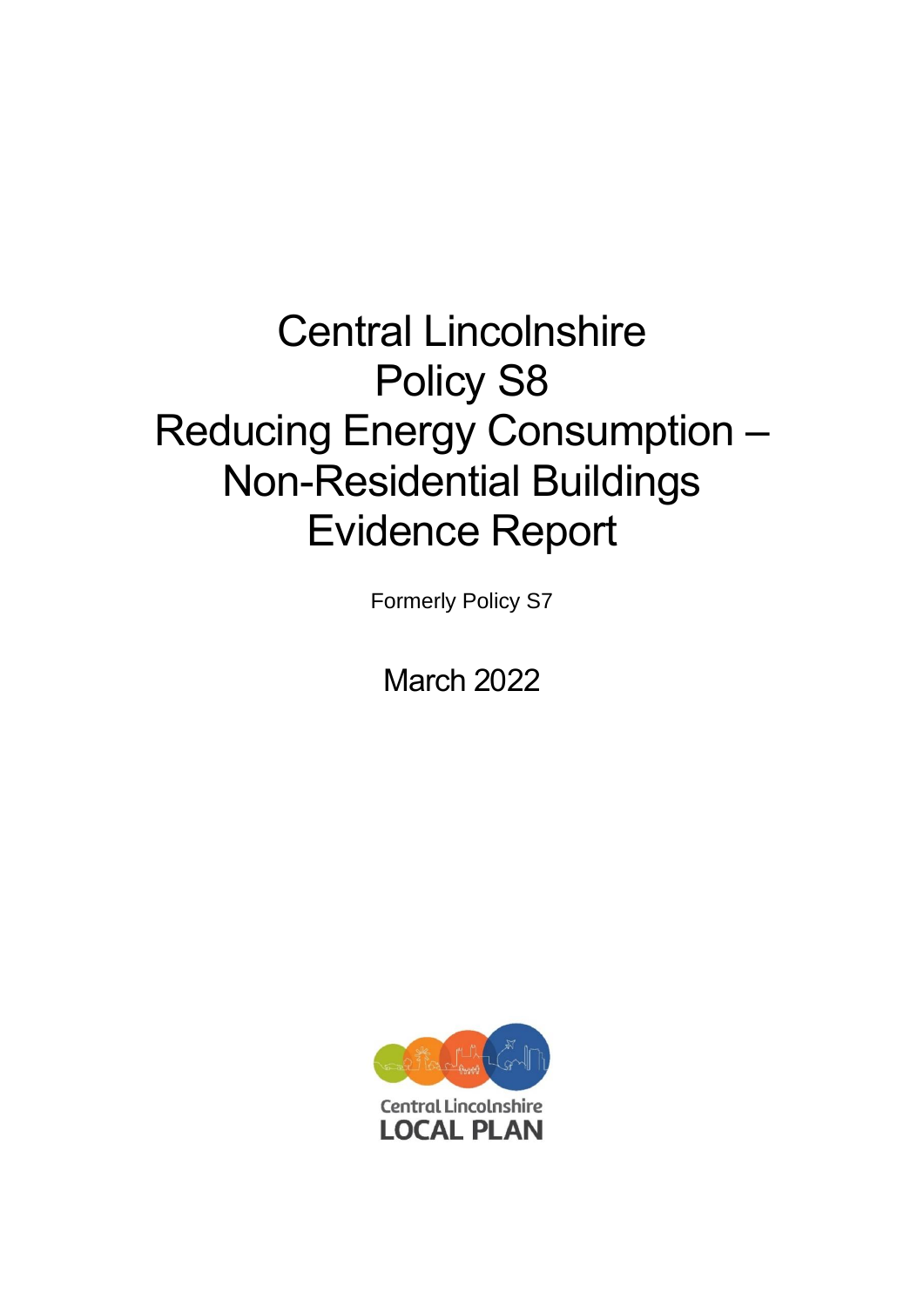# **Contents**

| 2. |  |  |  |  |
|----|--|--|--|--|
|    |  |  |  |  |
|    |  |  |  |  |
|    |  |  |  |  |
|    |  |  |  |  |
|    |  |  |  |  |
|    |  |  |  |  |
| 4. |  |  |  |  |
| 5. |  |  |  |  |
| 6. |  |  |  |  |
| 7. |  |  |  |  |
|    |  |  |  |  |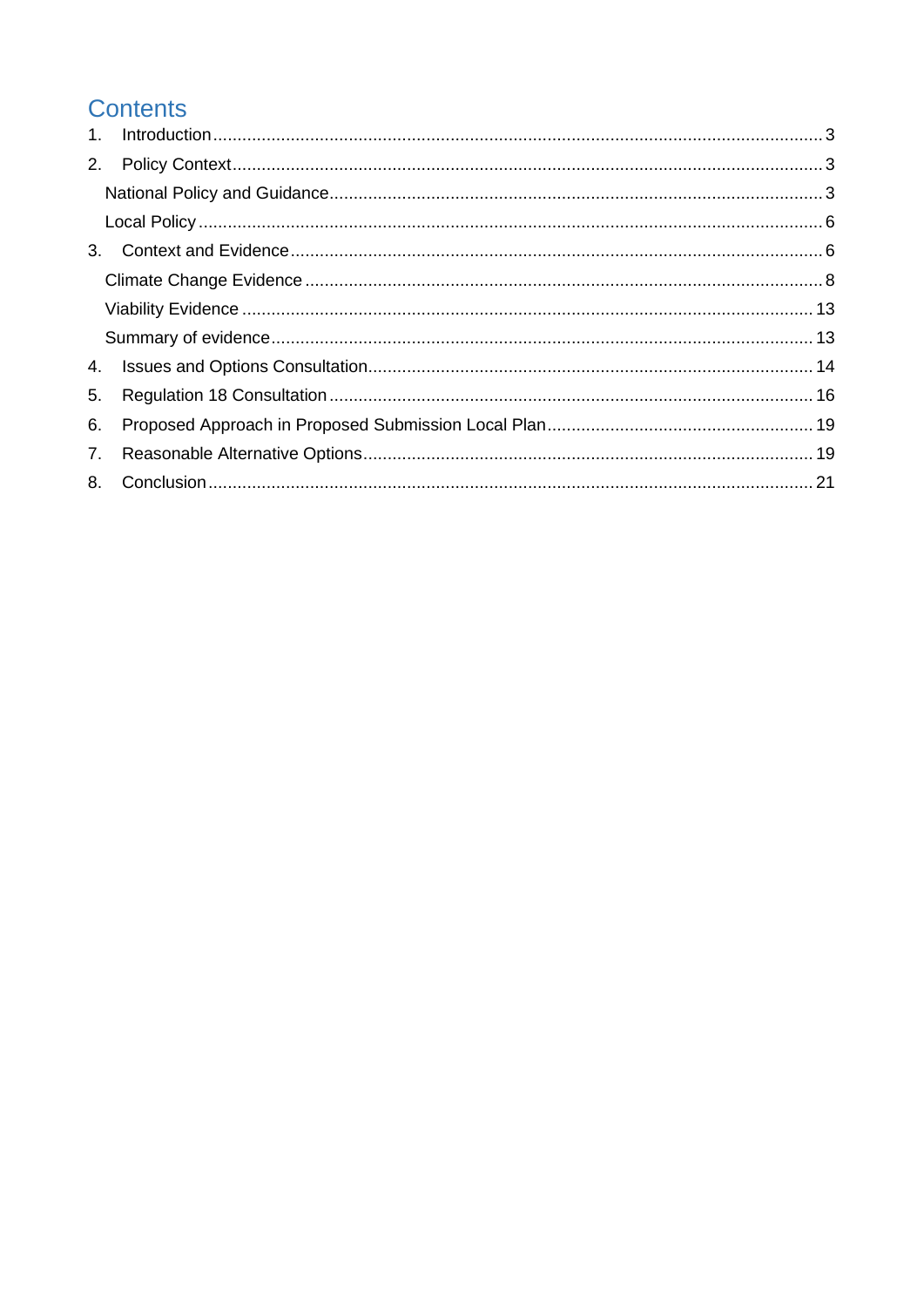## <span id="page-2-0"></span>1. Introduction

- 1.1. The Central Lincolnshire Local Plan is being updated since the first Local Plan for Central Lincolnshire, an area covering the districts of City of Lincoln, North Kesteven and West Lindsey, was adopted in April 2017.
- 1.2. This Evidence Report (which is one of a collection) provides background information and justification for Policy S8, which relates to reducing energy consumption in non-residential buildings.

### <span id="page-2-1"></span>2. Policy Context

#### National Policy and Guidance

- <span id="page-2-2"></span>2.1. Since the Central Lincolnshire Plan was adopted the National Planning Policy Framework (NPPF) was updated in July 2018 with subsequent additional changes being published in February 2019 and again in July 2021.
- 2.2. Chapter 2 of the NPPF sets out national policy for achieving sustainable development, which separates it out into three objectives – economic, social and environmental. Within the environmental objective, "mitigating and adapting to climate change, including moving to a low carbon economy" forms a key part of achieving sustainable development – a key goal of the planning system.
- 2.3. Paragraph 20 of the NPPF sets out the strategic matters that should be addressed through strategic policies, including "planning measures to address climate change mitigation and adaptation."
- 2.4. Chapter 14 of the NPPF provides national planning policy relating to climate change. It provides some clarity for the expectations of how Local Plans should address the challenges of climate change in paragraph 148 where it says:

*"The planning system should support the transition to a low carbon future in a changing climate, taking full account of flood risk and coastal change. It should help to: shape places in ways that contribute to radical reductions in greenhouse gas emissions, minimise vulnerability and improve resilience; encourage the reuse of existing resources, including the conversion of existing buildings; and support renewable and low carbon energy and associated infrastructure."* 

- 2.5. In paragraph 154, the NPPF goes onto state that development "should be planned for in ways that…can help to reduce greenhouse gas emissions, such as through its location, orientation and design..."
- 2.6. This all makes it quite clear that Local Plans should not be silent on climate change and in fact that they should proactively address the challenge as a key vehicle to achieving sustainable development.
- 2.7. The Planning Practice Guidance (PPG) was first introduced in 2014 and offers 'live' government guidance. The PPG provides guidance to help in the implementation of policy in the NPPF.
- 2.8. The PPG includes an entire section devoted to climate change including a subsection entitled "How can the challenges of climate change be addressed through the Local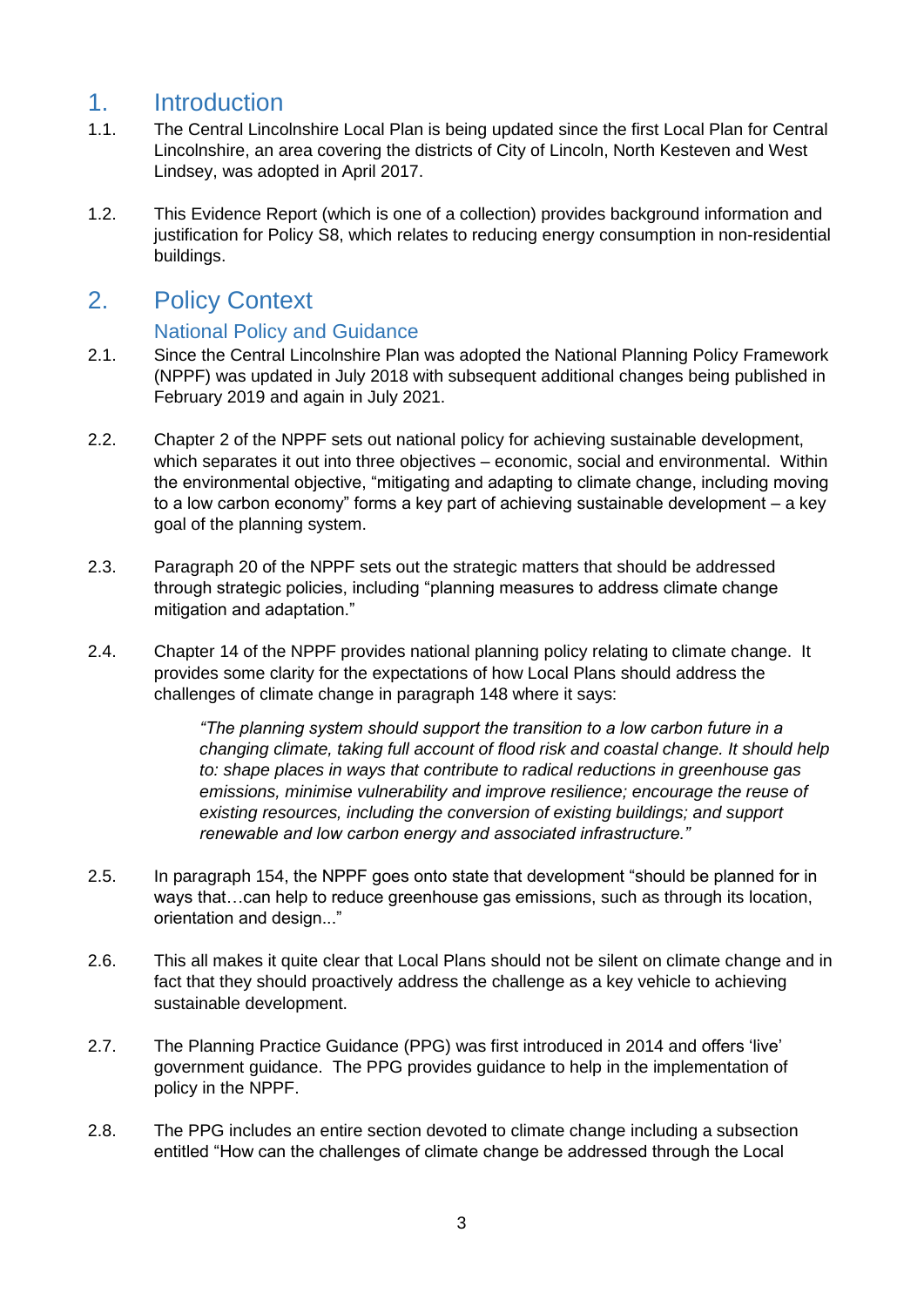Plan?"<sup>1</sup> Within this section it provides examples of mitigating climate change through the reduction of emissions, including "promoting low carbon design approaches to reduce energy consumption in buildings..."

2.9. The PPG goes onto provide some additional clarity for how Local Plans should address zero carbon buildings, it states:

> *"The National Planning Policy Framework expects local planning authorities when setting any local requirement for a building's sustainability to do so in a way consistent with the government's zero carbon buildings policy and adopt nationally described standards. Local requirements should form part of a Local Plan following engagement with appropriate partners, and will need to be based on robust and credible evidence and pay careful attention to viability. In this respect, planning authorities will need to take account of government decisions on the Housing Standards Review when considering a local requirement relating to new homes."<sup>2</sup>*

#### 2.10. It also goes on to state:

*"Different rules apply to residential and non-residential premises. In their development plan policies, local planning authorities:* 

- *Can set energy performance standards for new housing or the adaptation of buildings to provide dwellings, that are higher than the building regulations, but only up to the equivalent of Level 4 of the Code for Sustainable Homes.*
- *Are not restricted or limited in setting energy performance standards above the building regulations for non-housing developments.*

*The Planning and Energy Act 2008 allows local planning authorities to set energy efficiency standards in their development plan policies that exceed the energy efficiency requirements of the building regulations. Such policies must not be inconsistent with relevant national policies for England. Section 43 of the Deregulation Act 2015 would amend this provision, but is not yet in force.* 

*The Written Ministerial Statement on Plan Making dated 25 March 2015 clarified the use of plan policies and conditions on energy performance standards for new housing developments. The statement sets out the government's expectation that such policies should not be used to set conditions on planning permissions with requirements above the equivalent of the energy requirement of Level 4 of the Code for Sustainable Homes (this is approximately 20% above current Building Regulations across the build mix).* 

*Provisions in the Planning and Energy Act 2008 also allow development plan policies to impose reasonable requirements for a proportion of energy used in development in their area to be energy from renewable sources and/or to be low carbon energy from sources in the locality of the development."<sup>3</sup>*

2.11. As such, flexibility is provided for requiring higher energy efficiency standards than stipulated in building regulations. Furthermore, since this guidance was last updated The Climate Change Act 2008 (2050 Target Amendment) Order 2019 (S.I. 2019/1056) has been issued which has increased the required carbon reduction on 1990 levels from 80%

<sup>1</sup> PPG Reference ID: 6-003-20140612

<sup>2</sup> PPG Reference ID: 6-009-20150327

<sup>3</sup> PPG Reference ID: 6-012-20190315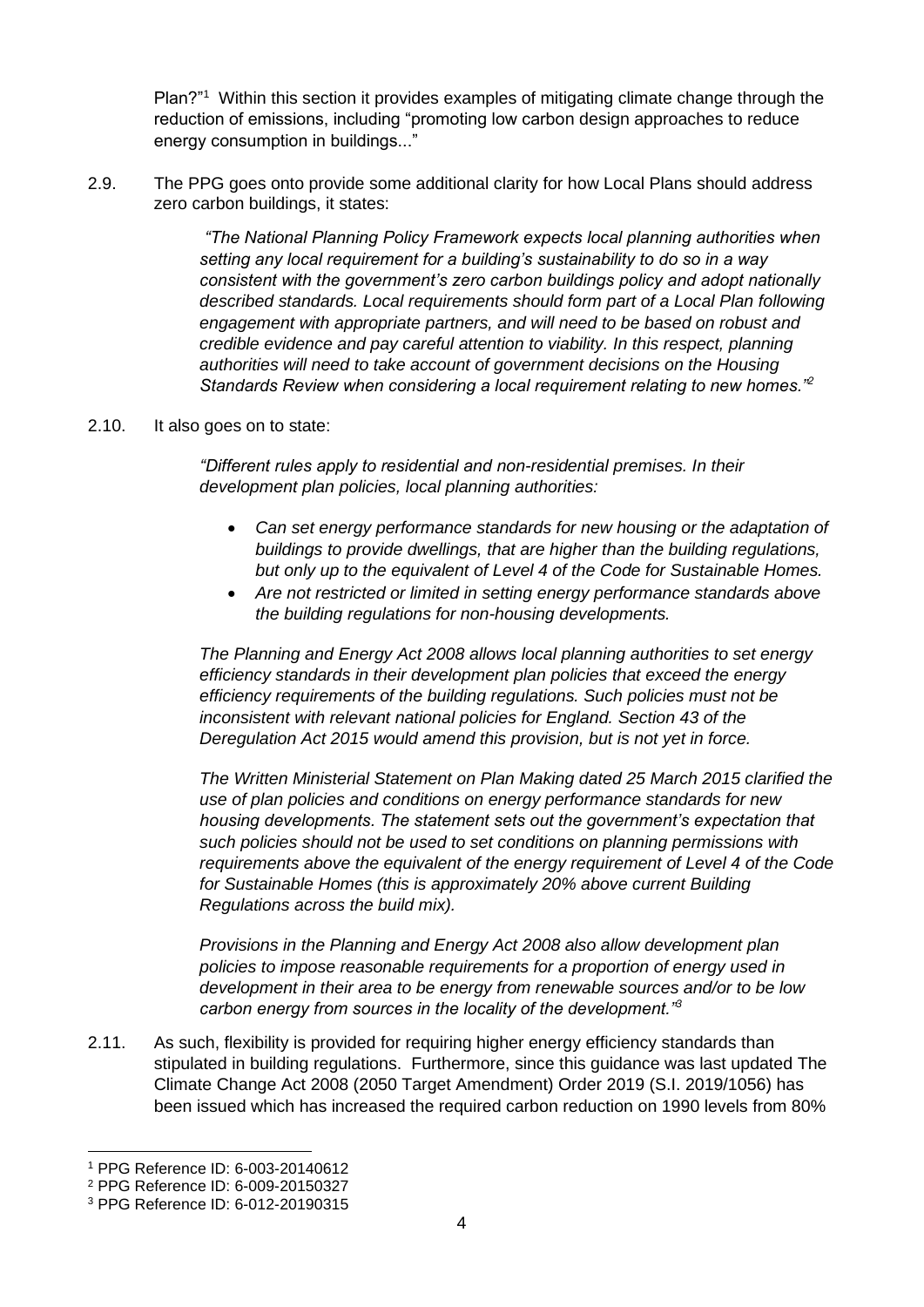to 100% - bringing the commitment to the Paris Agreement into UK law. This commitment needs to be taken into account in planning decisions.

- 2.12. The Government has started the process of introducing a Future Buildings Standard which aligns with the previously announced Future Homes Standard. Each standard sets out the proposals, with the technical detail reserved for Part L; volume one covers homes and volume two non-domestic buildings. The Future Buildings Standard follows the same structure as the Future Homes Standard and also has an interim standard for 2021. The main difference is the Future Buildings Standard consultation does not include a target or any detail for 2025.
- 2.13. The first consultation on the Future Buildings standard was held October 2019 to February 2020, and the second held January 2021 to April 2021. The second consultation built on the Future Homes Standard consultation by setting out energy and ventilation standards for non-domestic buildings, existing homes and includes proposals to mitigate against overheating in residential buildings. It set out proposals for a Future Buildings Standard, which provides a pathway to highly efficient non-domestic buildings which are zero carbon ready, better for the environment and fit for the future.
- 2.14. Government has announced that the interim outcomes of this consultation and the previous one, will now be implemented through a statutory instrument and new approved documents which will deliver an uplift in energy efficiency standards for new homes and buildings, improved ventilation and a requirement to mitigate any overheating in residential buildings.
- 2.15. Both *Approved Document L, Conservation of fuel and power, Volume 1: Dwellings* and *Approved Document L, Conservation of fuel and power, Volume 2: Buildings other than dwellings* were published on 15 December 2021 take effect from 15 June 2022. Transitional arrangements are in place in relation to building work where a building notice or an initial notice has been given to, or full plans deposited with, a local authority before 15 June 2022 provided that the building work is started before 15 June 2023.
- 2.16. In addition, Approved Document F, Volume 1 which applies to dwellings, and Volume 2 which applies to buildings other than dwellings, were also published on 15 December 2021, and take effect from 22 June 2022. The same transitional arrangements apply as for Document L.
- 2.17. Thus, many of the measures needed to deliver net zero carbon buildings will be implemented through Building Regulations in the near future (which will likely help to drive down the cost of construction to such standards). However, as the evidence shows in section 3 of this evidence report, greater urgency is needed to ensure we stay within our carbon budget.
- 2.18. Aside from climate change, national policy and guidance specifically in the NPPF and PPG also provide clarity over the expectations for what local plans should achieve in more general terms. Chapter 3 of the NPPF addresses the expectations for plan-making and in paragraph 16 it states that plans should "be prepared positively, in a way that is aspirational but deliverable."
- 2.19. The PPG provides additional detail over the expectations relating to the cost of policies in a local plan, their impact on viability and therefore the delivery of the plan. It requires local authorities to "prepare a viability assessment in accordance with guidance to ensure that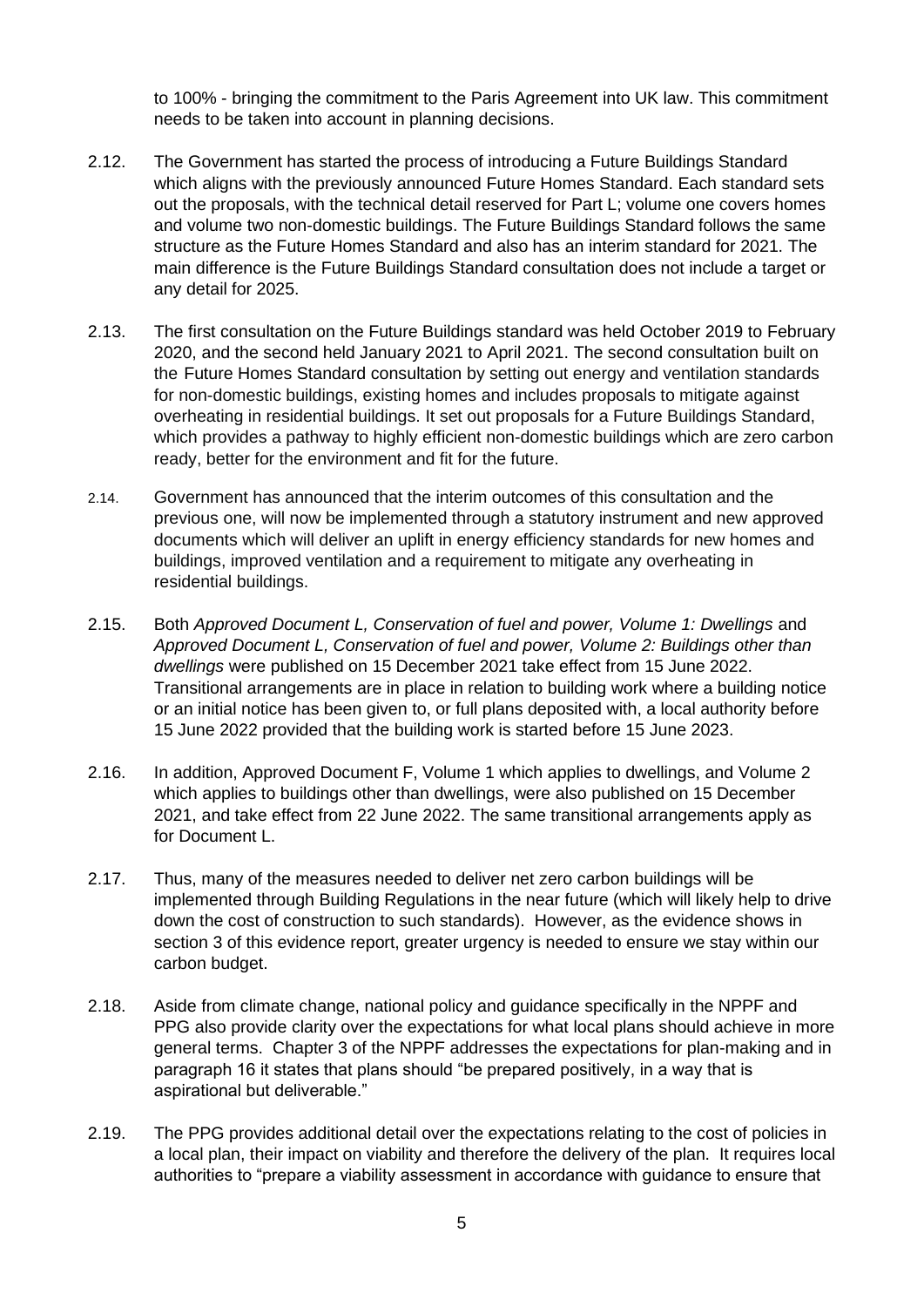policies are realistic, and the total cost of all relevant policies is not of a scale that will make the plan undeliverable."<sup>4</sup>

2.20. It also provides detailed guidance about the expectations for how the whole plan viability assessment should be undertaken and the inputs to be used – [https://www.gov.uk/guidance/viability.](https://www.gov.uk/guidance/viability)

#### Local Policy

- <span id="page-5-0"></span>2.21. The 2017 Local Plan includes Policy LP18 which addresses climate change and low carbon living. This policy provides a supportive position for development which reduces demand for energy usage; uses sustainable materials and minimises construction waste; provides site-based renewable energy generation; or offsets carbon used in new development.
- 2.22. Policy LP18 does not go as far as to make any requirements of new development, but the world has moved on since the last plan was written and the context around climate change has particularly accelerated with new evidence providing greater clarity as to the challenge we face and our responsibilities in addressing this.

## <span id="page-5-1"></span>3. Context and Evidence

- 3.1. The Paris Agreement 2015, which the UK signed up to, committed to taking action to limit global warming to +2°C and a subsequent Intergovernmental Panel on Climate Change (IPCC) report in 2018 identified that a  $+1.5^{\circ}$ C change should be our limit which will require reaching net zero emissions by 2050.
- 3.2. In May 2019 the UK Parliament declared a climate emergency, and in doing so Parliament also amended the 2008 Climate Change Act in order to set a legally binding target for emissions in the UK to become net zero by 2050.
- 3.3. Locally, each of the four Central Lincolnshire authorities have established a variety of corporate targets and commitments, specifically:
	- **City of Lincoln**: The City of Lincoln Council declared a Climate Change Emergency on 23 July 2019. The Climate Change declaration adopted is made up of eight resolutions that the Council will abide by, one of which is to commit to the vision of a carbon neutral Lincoln by 2030 at the latest. The declaration also calls on the districts and county council to work with the City Council on critical areas such as highways, energy, waste, health and wellbeing. Since declaring the Climate Change emergency, the City Council has helped to establish the Lincoln Climate Commission which is a body comprising of public, private and voluntary sector organisations who wish to work together to provide a forum for setting and championing Lincoln's transition to a zero carbon and climate resilient future. The Commission is currently developing a Citywide roadmap to achieve zero carbon by 2030.
	- **West Lindsey**: West Lindsey District Council has engaged with this subject matter for over 10 years and has worked through two Carbon Management Plans (CMP), with a third currently under production. More recently, the Council passed a motion in Nov 2019 to develop a Sustainability, Climate Change and Environment Strategy to be adopted by Full Council in May 2021, with the aim of the Council and wider District achieving a net-zero carbon position by 2050. A draft version of the Strategy was recently issued for consultation/review and received positive feedback, with a final

<sup>4</sup> PPG Reference ID: 61-039-20190315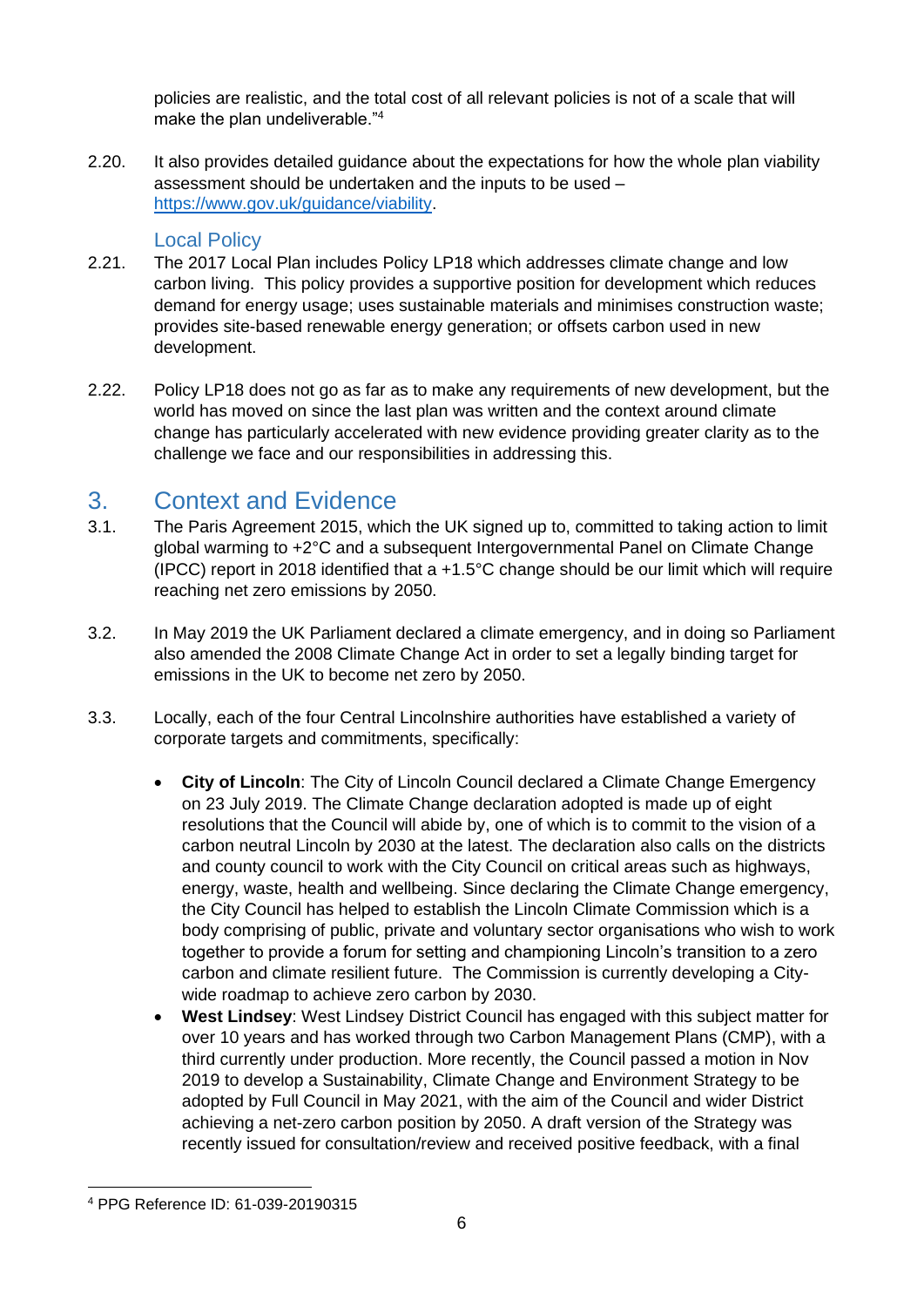version due in May. As work has progressed thinking has changed with regards to the 2050 timeframe and although not as yet formally adopted, it is likely that a revised date nearer 2041 will be pursued. Thoughts are turning to how the action plan is overseen and delivered internally and how best the Council can lead and influence individuals and other stakeholders from across the wider District to take positive actions that will aggregate and help the District to achieve a carbon zero position.

- **North Kesteven:** North Kesteven District Council unanimously declared a 'Climate Emergency' on 15 July 2019 with four key elements: committing to work with residents, business and other partners to tackle climate change, lobbying support to address the emergency by 2030; recognising the Council's own achievements in reducing greenhouse gas emissions; supporting the development of new policy and strategy as part of the 'Our Environment' priority; and, supporting the development of pilot programmes to advance sustainable development goals. On 24 September 2020 the Council approved the Climate Emergency Strategy and Action Plan to set out the action the authority will take to achieve net zero emissions by identifying immediate steps to be taken but to also act as a starting point in tackling the wider climate agenda. The strategic aims are to become a carbon neutral Council by 2030 and also to support partners, residents and local businesses to achieve carbon neutrality with an aspirational timeframe of 2030. The accompanying Action Plan identifies nine thematic categories against which specific actions and those responsible for delivery and implementation are identified.
- **Lincolnshire County Council**: In 2019, the County Council committed to reach carbon net zero by 2050 and has recently published a strategy to achieve its target. The strategy, called the Green Masterplan, lays out guiding principles to influence future council activity and act as a prompt for everyone wanting to be more sustainable in the way they live and work. The Green Masterplan highlights the council's wider ambitions of supporting our partners, businesses and communities to enable the whole county area to reach net zero in the same timeframe. The Green Masterplan will be continually updated to ensure national policy is reflected at a local level and we remain on track to meet our targets. An initial action plan sets the scene for future work and will be regularly updated with a new plan released every 5 years.
- 3.4. The evidence behind these declarations is clear action against climate change is needed now to avoid catastrophic resultant impacts.
- 3.5. Planning has a limited, but important, role to play in delivering net zero carbon in the UK. In its response to the responses received on The Future Homes Standard in January 2021 the Government stated that:

*"All levels of Government have a role to play in meeting the net zero target and local councils have been excellent advocates of the importance of taking action to tackle climate change. Local authorities have a unique combination of powers, assets, access to funding, local knowledge, relationships with key stakeholders and democratic accountability. This enables them to drive local progress towards our national climate change commitments in a way that maximises the benefits to the communities they serve. As part of this, the Government wishes to ensure that we*  have a planning system in place that enables the creation of beautiful places that *will stand the test of time, protects and enhances our precious environment, and*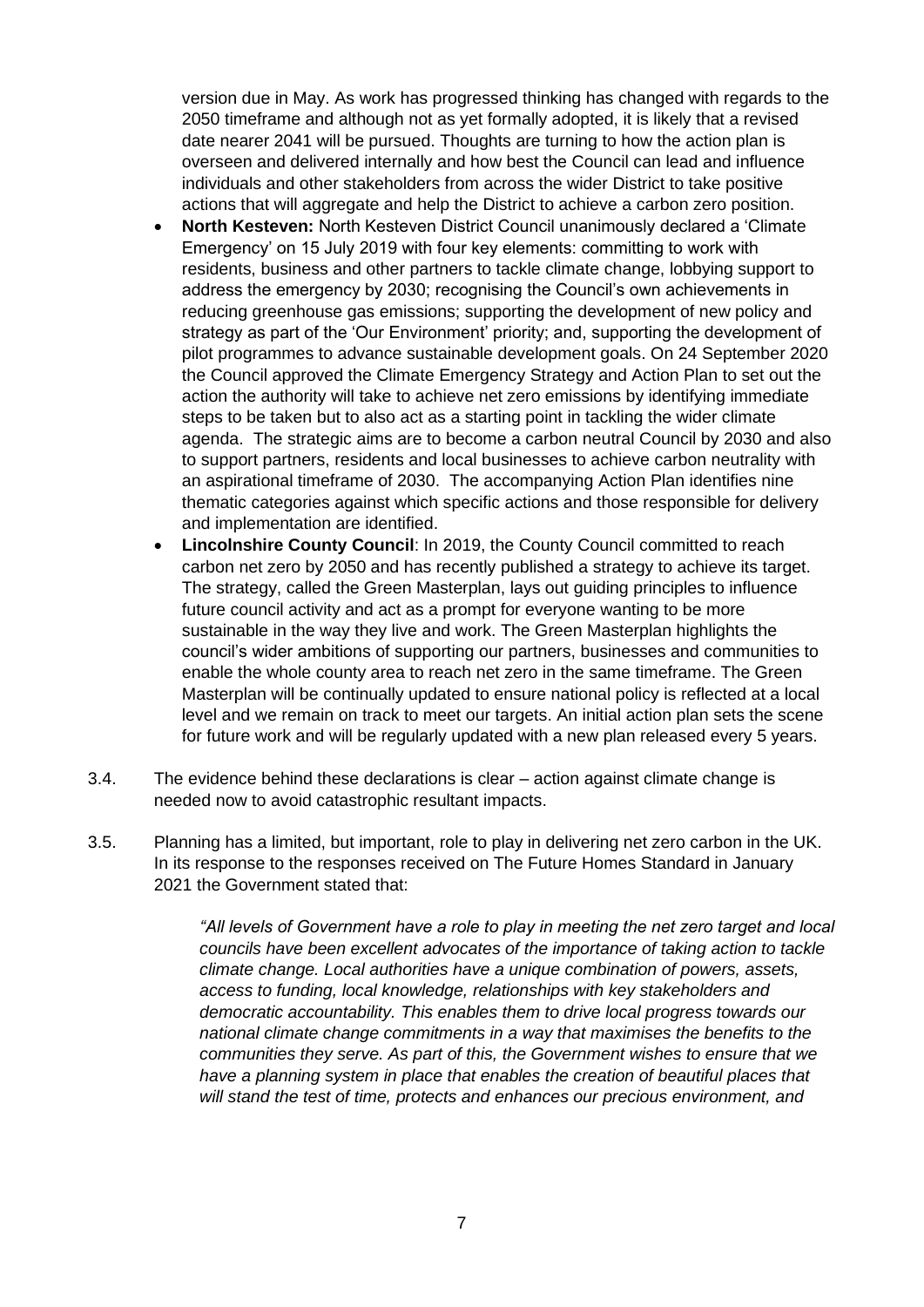*supports our efforts to combat climate change and bring greenhouse gas emissions to net zero by 2050.<sup>5</sup> "* 

3.6. This demonstrates quite clearly how Government expects local planning authorities to be at the forefront of delivering progress towards achieving net zero carbon.

#### Climate Change Evidence

5

- <span id="page-7-0"></span>3.7. Consultants were appointed in July 2020 to investigate the scale of Central Lincolnshire's contribution to greenhouse gas emissions and climate change, and the opportunities that exist to tackle these problems locally, including through the Local Plan.
- 3.8. This work set out the overarching context for Central Lincolnshire identifying what would need to be done in order to achieve a carbon neutral Central Lincolnshire by 2050 (and 2041 to align to the science-based approach) to accord with the Paris Agreement. This research painted a very challenging picture to achieve these goals.
- 3.9. This work was broken down into a number of distinct tasks which combine together to provide a holistic picture for the area. Of particular relevance for Policy S8 were Task C: Carbon Reduction Targets, Task G: Technical Feasibility Assessment, and Task H: Cost Implications.
- 3.10. Task C establishes what a carbon neutral Central Lincolnshire would look like and what has to be done to achieve this, both in terms of the Local Plan and through other means. Using the Tyndall Centre's carbon budget model, it establishes that Central Lincolnshire must emit no more than 9 MtCO2 between 2020 and 2100. It then highlights that if emissions continue at 2017 levels, then this entire budget will be used up by 2027.<sup>6</sup>
- 3.11. The Task C Report also clarifies that in order to deliver on the Paris Agreement carbon budget, an annual reduction of 13.4% in emissions is needed. This is shown in Figure 2.4.2 of the Task C Report (replicated as figure 1 below). This is a stark reminder of the extent of the challenge that Central Lincolnshire faces if we are to do 'our bit' to address this global ticking clock.

[https://assets.publishing.service.gov.uk/government/uploads/system/uploads/attachment\\_data/file/956094/G](https://assets.publishing.service.gov.uk/government/uploads/system/uploads/attachment_data/file/956094/Government_response_to_Future_Homes_Standard_consultation.pdf) [overnment\\_response\\_to\\_Future\\_Homes\\_Standard\\_consultation.pdf](https://assets.publishing.service.gov.uk/government/uploads/system/uploads/attachment_data/file/956094/Government_response_to_Future_Homes_Standard_consultation.pdf)

<sup>&</sup>lt;sup>6</sup> Central Lincolnshire Local Plan: Climate Change Evidence Base: Task C – Carbon Reductions Targets February 2021; Bioregional, Etude and Currie & Brown – page 9, paragraph 2.4.3.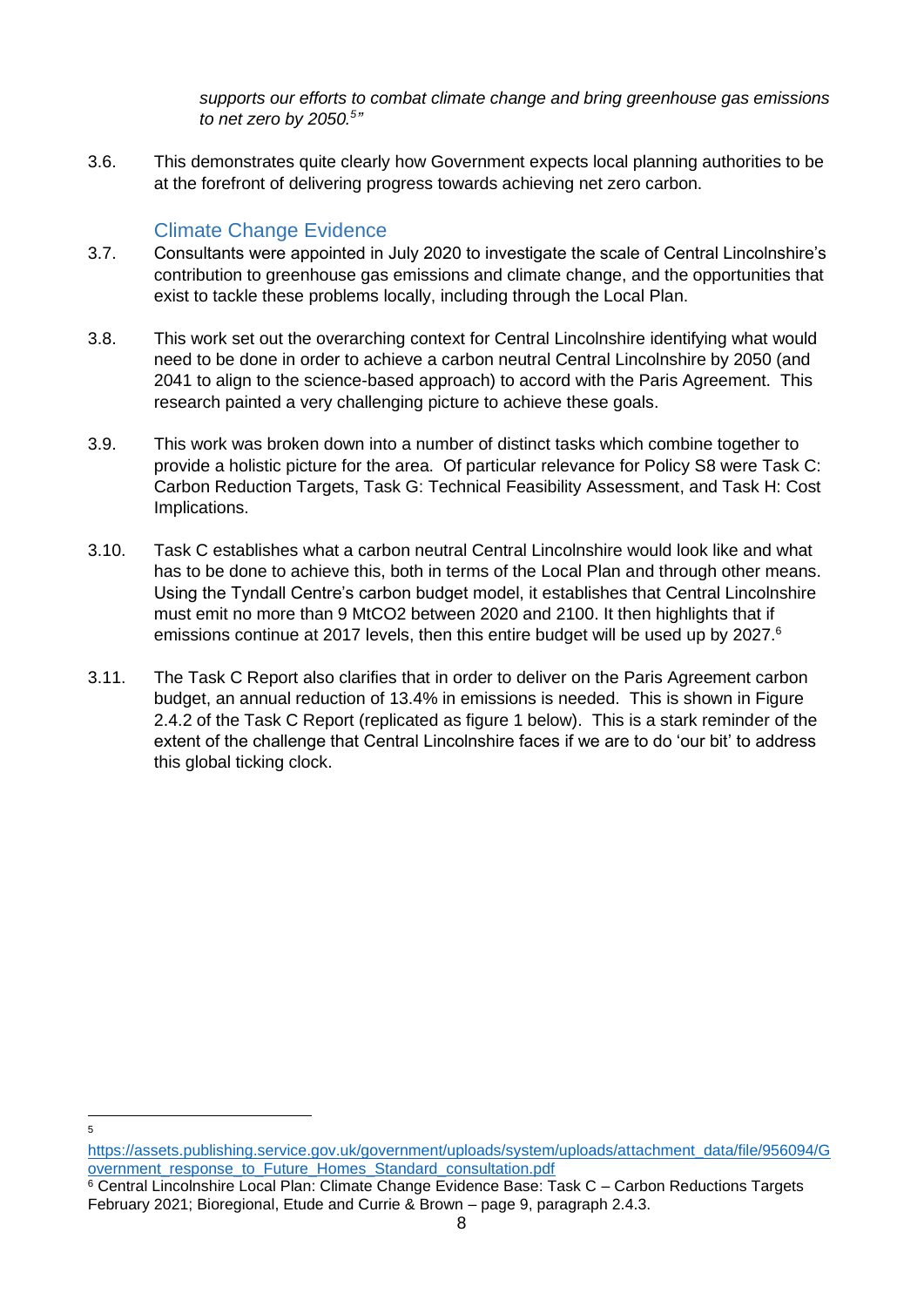*Figure 1: Replicated Figure 2.4.2 of Task C Report showing 5 yearly carbon budgets and annual CO2 emissions for Central Lincolnshire staying within a 1.5°C temperature rise.*



- 3.12. The report goes onto look at the ways in which the Central Lincolnshire Authorities might address the challenge, but it concludes that it cannot be achieved through offsetting and that a multi-faceted approach will be needed, targeting both energy being used and renewable energy being generated. These interventions include making new buildings net zero carbon as soon as possible, with a suggested target of 2022 to avoid exponentially increasing the scale of the challenge.<sup>7</sup>
- 3.13. Task G looks in depth at defining what is needed to be considered a net zero carbon building and then the technical feasibility of achieving this. This report breaks down the topic into a number of categories – namely energy efficiency, low carbon heating, and renewable energy – looking in depth at what goes into establishing an efficient building that is net zero carbon.
- 3.14. It also assesses how design and built form can affect achieving these goals and tests the impacts and effectiveness of achieving net zero in a number of types of property through energy modelling scenarios. $8$  These modelled scenarios demonstrate the variety of ways in which net zero carbon buildings can be achieved through a number of means, with some having a greater impact than others. This includes simple, cost-neutral measures such as orientation to maximise solar gain and opportunities for PV panels to be installed in the future through to other more costly measures such as enhanced built fabric, efficient heating methods and the actual installation of PV panels. These scenarios are shown in Figure 2 below:

<sup>7</sup> Central Lincolnshire Local Plan: Climate Change Evidence Base: Task C – Carbon Reductions Targets February 2021; Bioregional, Etude and Currie & Brown – page 11, paragraphs 2.6.3. and 2.6.5. <sup>8</sup> Central Lincolnshire Local Plan: Climate Change Evidence Base: Task G – Feasibility Assessment,

February 2021; Bioregional, Etude and Currie & Brown – pages 14-35.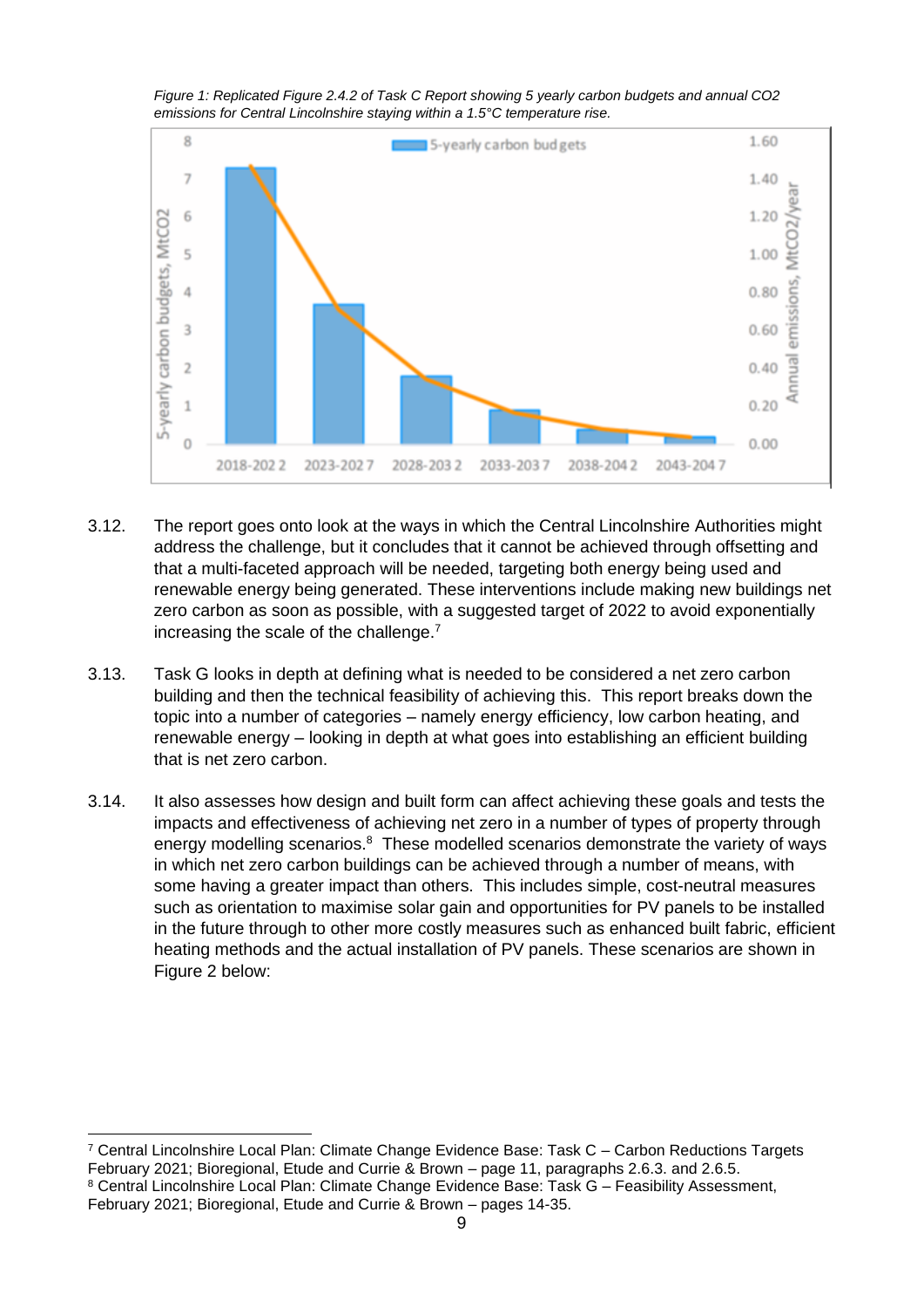*Figure 2: Task G Report - House type modelling scenarios*



- 3.15. The findings of the Task G report are set out in section 6.1 of the report with a number of recommendations for how the requirements to achieve net zero carbon homes relates to policy including:
	- Options for space heating target (page 48);
	- Options for Energy Use Intensity levels (page 49); and
	- Options for PV generation (page 50).
- 3.16. These options are in addition to the assumption that design is optimised to allow for maximum gains to be achieved<sup>9</sup> through new policy requirements.
- 3.17. These options then produce four combinations of measures for how net zero carbon can be achieved using space heating targets, Energy Use Intensity levels and PV generation (pages 52 and 53). These options are replicated in Figures 3 and 4 below for ease of reference. This demonstrates that it is feasible to achieve net zero carbon in new development in Central Lincolnshire, as well as setting out the most efficient ways of achieving net zero and it also goes onto look in detail at how assured performance measures can be put in place to ensure that any performance gap is monitored and minimised.<sup>10</sup>

<sup>9</sup> Central Lincolnshire Local Plan: Climate Change Evidence Base: Task G – Feasibility Assessment, February 2021; Bioregional, Etude and Currie & Brown – page 46, paragraph 6.1.11. <sup>10</sup> Central Lincolnshire Local Plan: Climate Change Evidence Base: Task G – Feasibility Assessment,

February 2021; Bioregional, Etude and Currie & Brown – pages 57-58.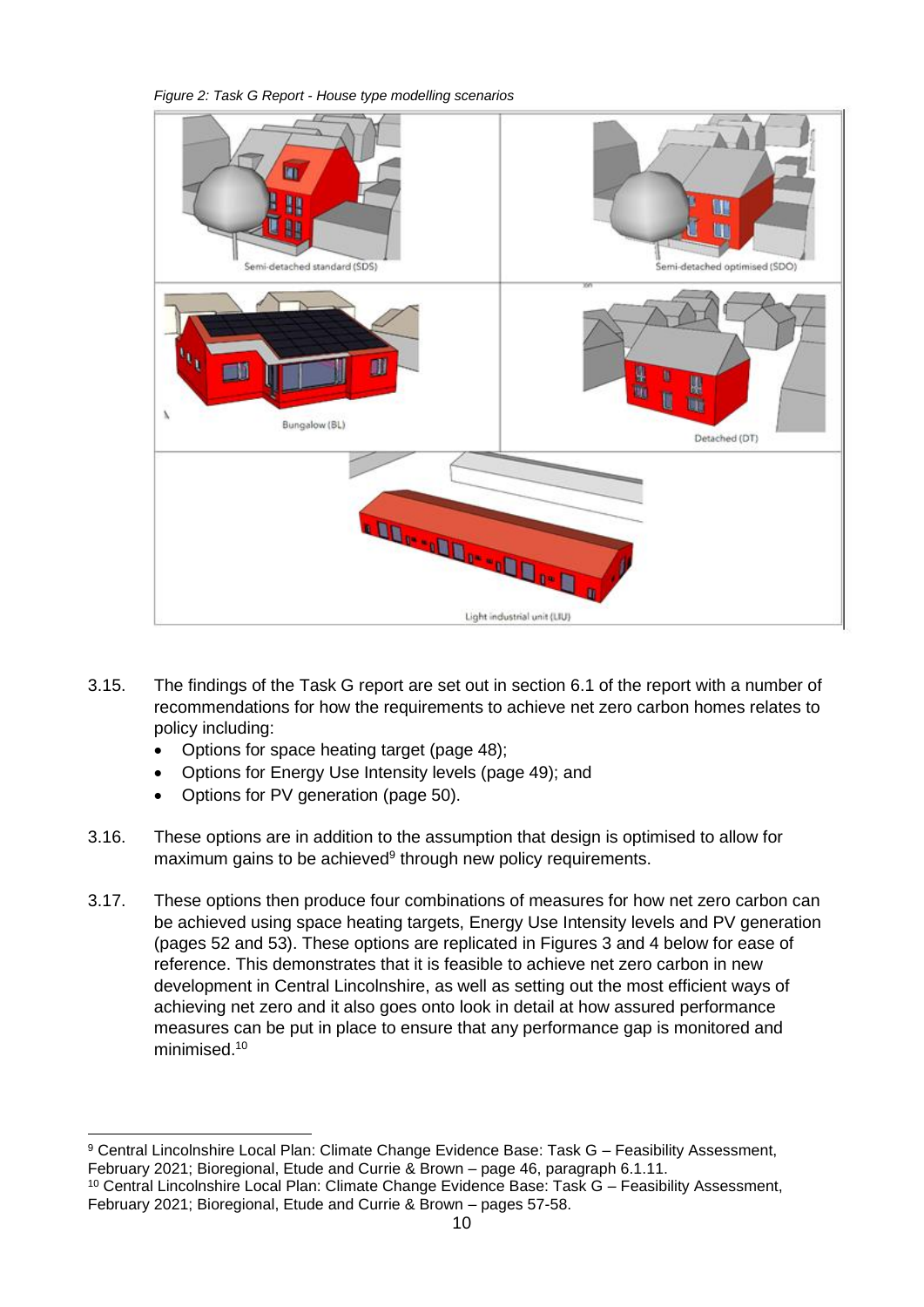3.18. Option 1, the most ambitious of the options presented, suggests that for optimum efficiency between 15 and 20 kWh/m²/yr space heating demand should be sought, with not more than 35 kWh/m²/yr Energy Use Intensity and with enough PV energy generation on site to match the Energy Use Intensity. The report highlights that this would involve an uplift in costs of 8-11% and would represent 80% reduction in operational costs against the baseline.

| <b>Energy Use Intensity</b><br>Resi I non-resi*                                                                                                                                                                                                                                                                                                      |                   | PV generation                                                                                                  | Performance gap**                                                                                                                              |
|------------------------------------------------------------------------------------------------------------------------------------------------------------------------------------------------------------------------------------------------------------------------------------------------------------------------------------------------------|-------------------|----------------------------------------------------------------------------------------------------------------|------------------------------------------------------------------------------------------------------------------------------------------------|
| Covers all energy uses, reduces the<br>Ensures that space heating is reduced<br>risk of high energy heating system. It<br>and that inefficiency is not 'masked' by<br>also provides the 'energy use' number<br>the heat pump, helping to reduce the<br>for Net Zero and a simple metric for<br>risk of high heating casts.<br>users post completion. |                   | Addresses the need for greater PV<br>deployment in an obvious location for<br>them: the roof of new buildings. | Helps to ensure that the estimated<br>energy/carbon performance is not<br>only theoretical and that it is<br>delivered, which is what matters. |
| No requirement                                                                                                                                                                                                                                                                                                                                       |                   | No requirement                                                                                                 | No requirement.                                                                                                                                |
| 60<br>kWh/m3/yr                                                                                                                                                                                                                                                                                                                                      | 100<br>kWh/m%/yr. | Enough to match EUI                                                                                            | Uplift to SAP / SBEM<br><i>requirements</i>                                                                                                    |
| 45<br>WWh/mWyr.                                                                                                                                                                                                                                                                                                                                      | 65<br>kWh/m//yr   | 120 kWh/m <sup>2</sup> /yr                                                                                     | Bespoke<br>Central Lincolnshire process-                                                                                                       |
| -35<br><b>WWh/mFAx</b>                                                                                                                                                                                                                                                                                                                               | 55<br>aWh/ml/yr   | Other<br>tog:/mnewable.requirement.of<br><b>Resolvitous promium)</b>                                           | Passivhaus                                                                                                                                     |
|                                                                                                                                                                                                                                                                                                                                                      |                   |                                                                                                                |                                                                                                                                                |

*Figure 3: Task G Report - Option 1 energy efficiency standard policy recommendation*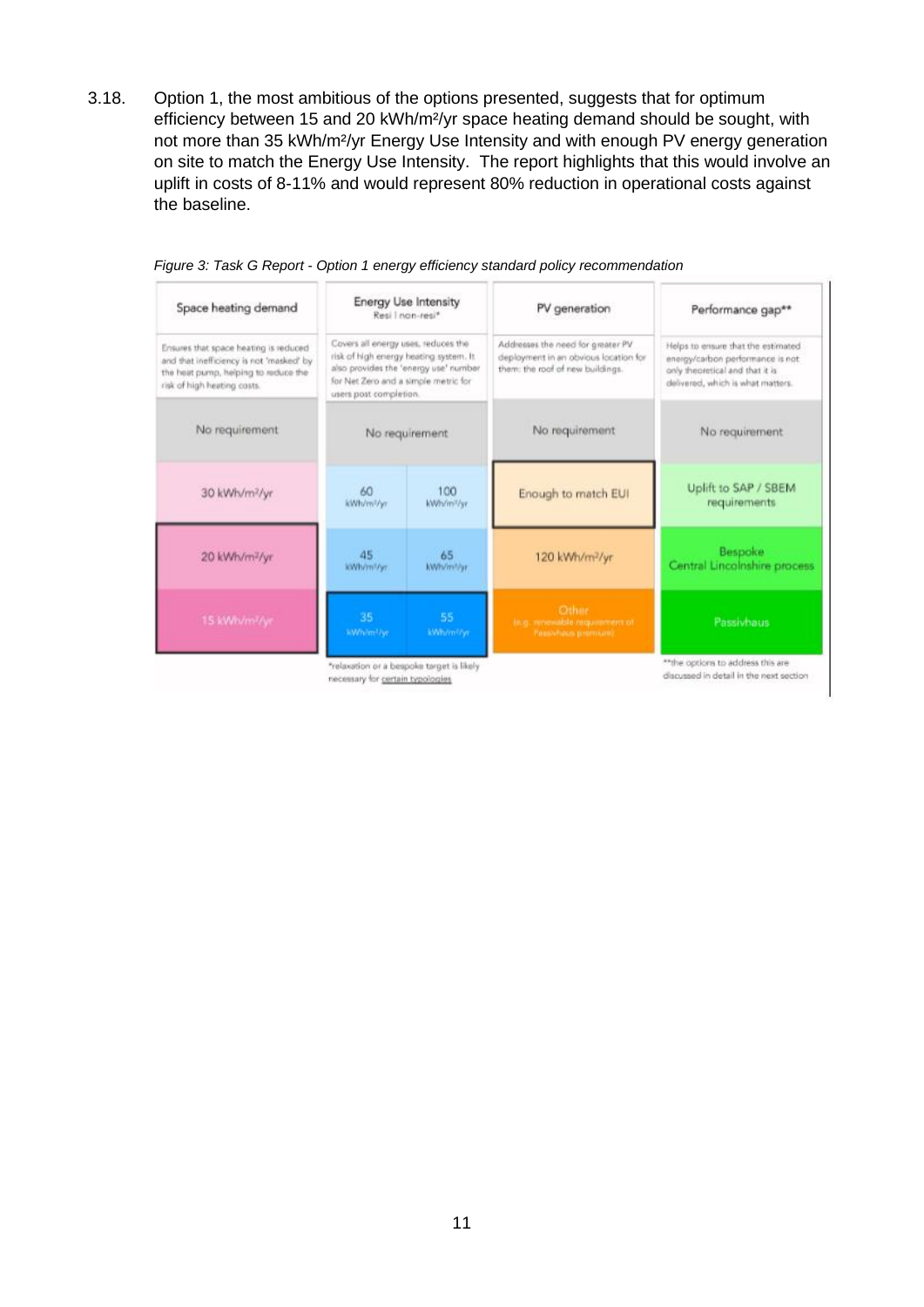Space heating **Enerav Use Intensity** PV generation Performance gap Resi I non-resi\* demand No requirement No requirement No requirement No requirement 60 100 Enough to match Uplift to SAP / 30 kWh/m2/vr kWh/m2/vr kWh/m<sup>2</sup>/vr EUI **SBEM** requirements Rospoko 45 65 20 kWh/m<sup>2</sup>/vr 120 kWh/m<sup>2</sup>/vr Central Lincolnshire kWh/m<sup>2</sup>/vr kWh/m<sup>2</sup>/yr process Passivhaus kWh/m<sup>2</sup>/vr kWh/m<sup>2</sup>/vr \*relaxation or a bespoke target is likely necessary for certain typologies Space heating **Energy Use Intensity** PV generation Performance gap demand Resi I non-resi\* No requirement No requirement No requirement No requirement Enough to match 60 100 Uplift to SAP / 30 kWh/m<sup>2</sup>/vr kWh/m<sup>2</sup>/vr kWh/m<sup>2</sup>/yr FUL **SBEM** requirements Bespoke 45 65 120 kWh/m2/vr 20 kWh/m<sup>2</sup>/yr Central Lincolnshire kWh/m<sup>2</sup>/vr kWh/m<sup>2</sup>/yr process Passivhaus kWh/m2/yr kWh/m<sup>2</sup>/yr

*Figure 4: Task G Report - Options 2 and 3 approaches to achieving net zero carbon*

- 3.19. Task G also sets out the broad cost uplift of each of these options both for upfront capital costs and ongoing operational costs. For option 2 the uplift in cost would be 4.5-9% and the operational costs would be between 20 and 80% less than the baseline depending on building form. Option 2 would also require additional renewable energy to be generated off-site to meet the increased Energy Use Intensity. For option 3 the uplift in costs would be 5-8% with operational costs only being 20% less than the baseline, primarily down to the reduced efficiency of the building.
- 3.20. Task H then provides the detail of the costs involved in achieving net zero in new buildings (also replicated and summarised in Appendix E to the Task G Report). It sets out the individual capital costs of each element of the recommendations in the Task G report (pages 11-23). Assuming improved fabric of buildings it provides the capital cost of achieving two different heating requirements (15 kWh/m2/yr and 30 kWh/m2/yr) with options for direct electric and a heat pump to deliver heating requirements and then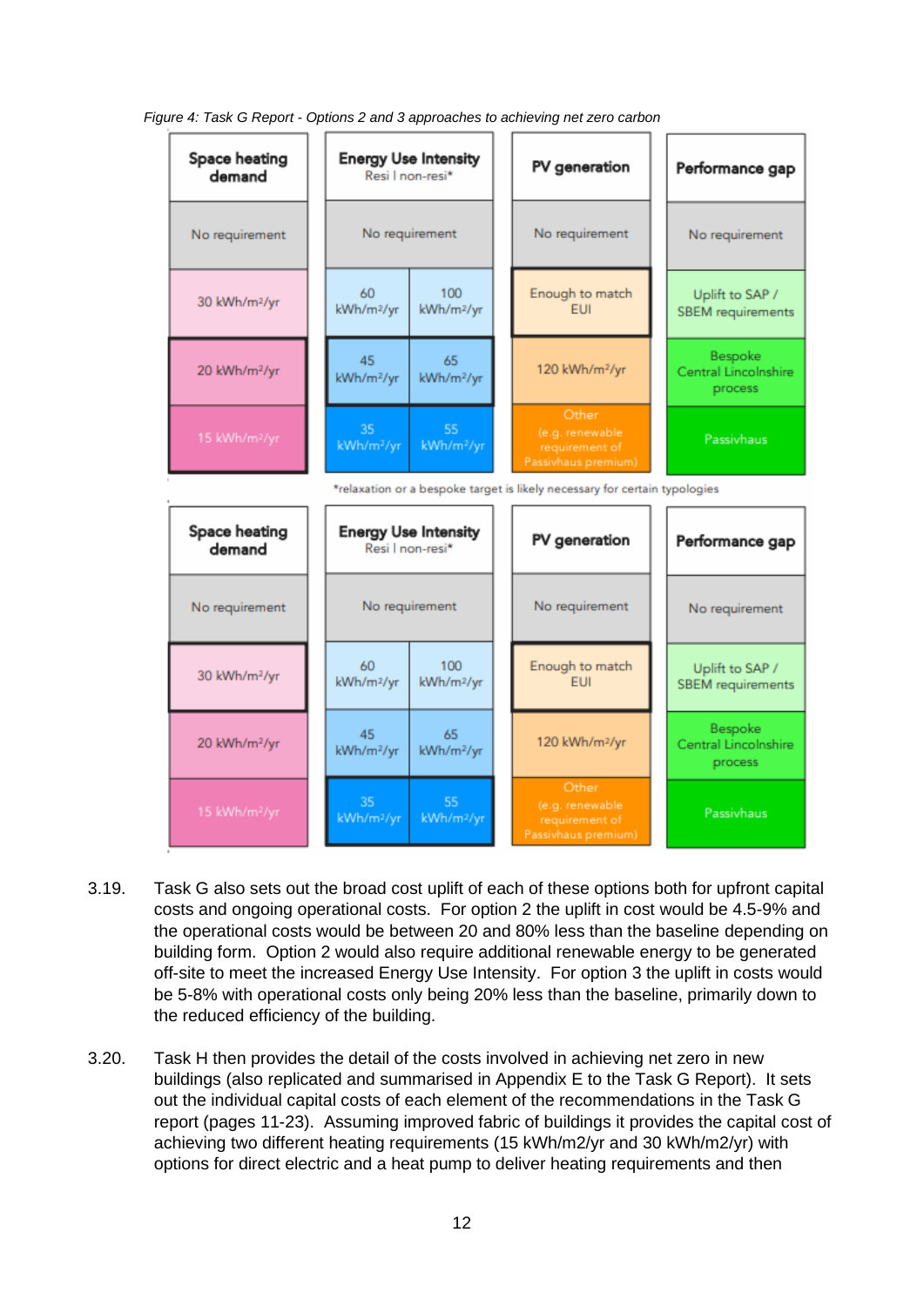adequate PV panel coverage to offset the electricity needed to heat the building. These options are set out in Tables 5 of the report.

- 3.21. This identifies in Table 10 of the Task H report that the additional costs of achieving net zero in light industrial units ranges between approximately £67,620 and £77,310 per unit.
- 3.22. It also goes on to set out the running costs associated with the measures (figure 29 on page 26 of the Task G report for light industrial units). The graph on page 26 shows that for light industrial units the annual running costs of an efficient unit can be between £6,000 and almost £16,000 cheaper when using an 'improved scenario' to meet electricity needs when compared to a baseline using gas boiler and no PV.
- 3.23. This suite of evidence clearly sets out the scale of the challenge and the importance of acting now to ensure that legally binding commitments in the Paris Agreement can be achieved. It also sets out the means needed to achieve these goals which include ensuring that new homes being built are net zero carbon as soon as possible. This is shown to be feasible on a range of house types and with a number of means to achieve the goal, with varying capital cost to developers and whole life savings to future occupiers.

#### Viability Evidence

- <span id="page-12-0"></span>3.24. Consultants, Aspinall Verdi, were appointed in 2019 to undertake a Whole Plan Viability Assessment (WPV) to ensure that the policies in the local plan are realistic and that the total cost of policies will not make the plan undeliverable.
- 3.25. This assessment, consistent with the guidance set out in the PPG, looks into all of the inputs and costs of the development process and the eventual sales values achieved throughout the area. Put simply, it seeks to demonstrate that the costs of development do not exceed the sales values that can reasonably be expected to be achieved.
- 3.26. Chapter 6 of the WPV sets out the details of the inputs and assumptions that have gone into the assessment. Firstly, this looks at yields and rental values based on an assessment of the market across Central Lincolnshire, set out in Table 6-3 of the WPV. It then clarifies the build costs and other associated assumptions in Table 6-4, separating out the non-residential uses tests within the table.
- 3.27. Combining these elements forms the basic costs and anticipated yields of developing sites in Central Lincolnshire. Chapter 7 of the WPV provides the test results of the viability assessment for the non-residential uses tested. These can be found in Tables 7- 11 to 7-17. These findings indicate that industrial and convenience shopping development is viable when taking into account the assumptions of the study. But it also identifies that, based on the assumptions of the study, GDV will need to increase for office development and for comparison retail to be considered viable.
- 3.28. The report concludes that non-residential uses are often impacted by changing values and conditions that do not affect residential uses in the same way. It recommends taking a cautious and flexible approach to requirements placed on such uses.

#### Summary of evidence

<span id="page-12-1"></span>3.29. The climate change evidence is clear – if we do not act now, Central Lincolnshire's carbon budget will be used up by 2026/27. It is not just for the Local Plan to react to this position, but the wider functions of the Central Lincolnshire Authorities and the wider community, but the Local Plan has an important role to play.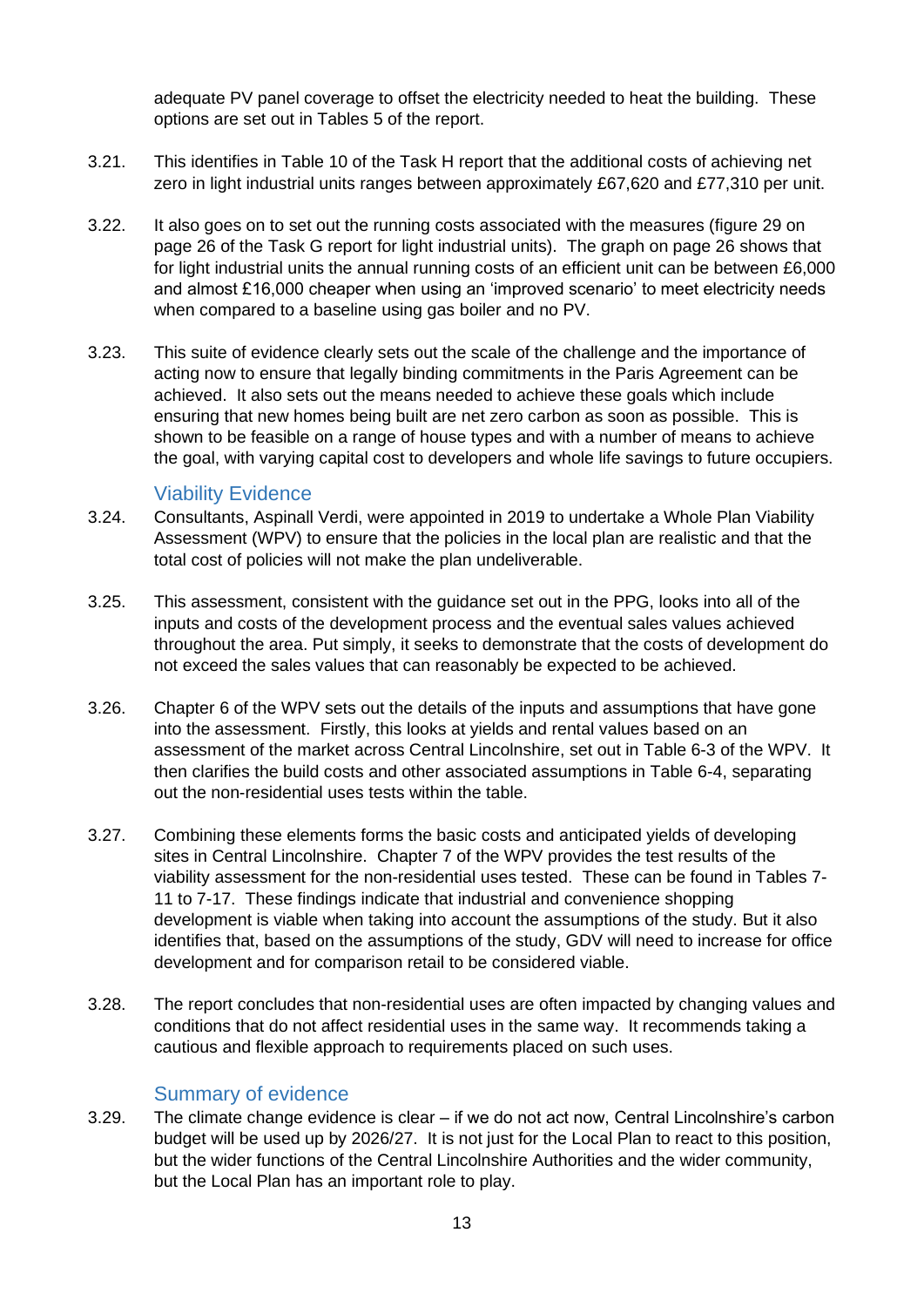- 3.30. Delivering a net zero carbon Central Lincolnshire is also not just the responsibility of developers of new homes with many other challenges needing to be addressed. However, every new property being built to a lower energy efficiency standard will increase the burden for retrofit. The Climate Change evidence also highlights the most efficient means of delivering net zero carbon amongst a suite of methods that can achieve the goal, all with different costs to the builder and to the future occupant.
- 3.31. The WPV assessment identifies challenges with adding requirements which have a cost associated with it to non-residential uses. But the complexities associated with markets for different uses and the speed at which things can change means that it is challenging to make a robust assumption that will remain true over a long period.
- 3.32. Clearly there is a fine balance to be found between ensuring that new employment and retail developments are not contributing further to the climate crisis and on the other side not place unrealistic requirements in place that will harm delivery of development. But the evidence suggest that energy efficiency can be required in many cases in Central Lincolnshire.

## <span id="page-13-0"></span>4. Issues and Options Consultation

**4.1.** In the Issues and Options Consultation in June and July 2019 Proposal 20 related to climate change and energy performance standards:

**PROPOSAL 20 – Energy Performance Standards**

Your views are being sought on whether the new Local Plan should require (rather than just encourage) higher energy performance standards for housing and/or nonresidential development in accordance with the Planning Practice Guidance.

4.2. This was followed up with three questions, two of which directly link into policy S8:

*Q20b- Energy Performance Standards in Non-Residential Development Do you think that the new Local Plan should require higher energy performance standards in non-residential development and if so what standards should be required?*

*Q20c – Viability Implications of Higher Energy Performance Standards If you think the Plan should do either of the above, do you have any evidence to demonstrate that requiring higher energy performance standards would or would not be viable? If so please provide this evidence. Alternatively, do you have any suggestions whereby other developer contributions might appropriately be reduced, in order to ensure development remains viable?*

- 4.3. There were 95 responses to question 20b, with 76 supporting the proposal for the Local Plan to require higher energy performance standards in non-residential development, and 19 respondents disagreeing with the proposal. There were various comments made, in summary:
	- Roof spaces could be used for solar energy panels, higher insulation, include decommissioning in planning applications;
	- This is not required 'MEES' cover this;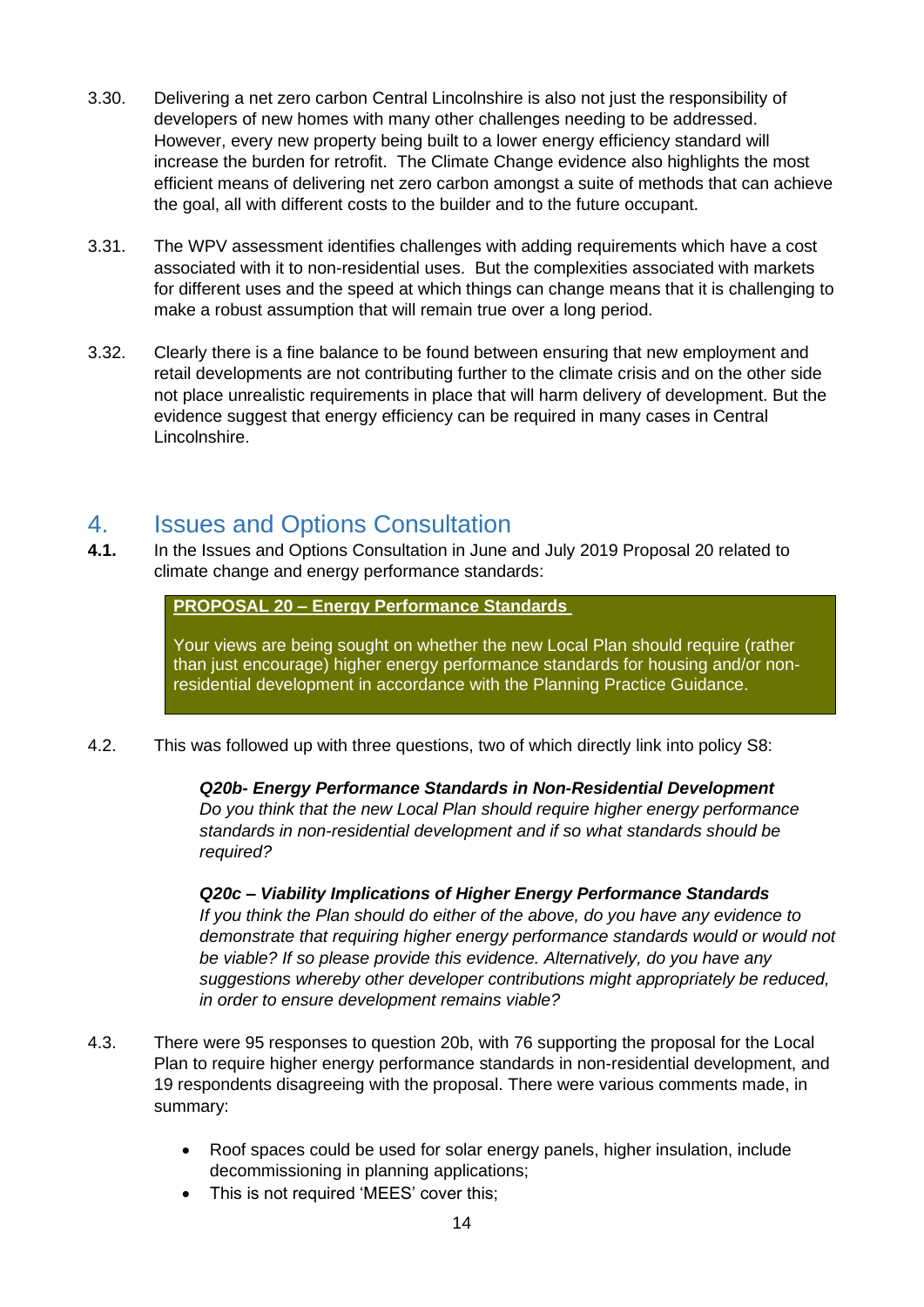- It should be up to each employer to determine what energy performance level they wish to have in their buildings;
- Various expressions of objection to Duplication of building regulations legislation. Including because inclusion in the planning process would add unnecessary and unwelcome complexity and confusion;
- Various expressions of support;
- A complete ban on fossil fuels and high-carbon products, such as concrete, is critical;
- Higher standards may be off-putting to potential development;
- As with residential, particularly ensuring that as much electricity as possible is generated to make the unit self sufficient (i.e. Solar PV to run office lighting, ASHPs and computers) so that industry develops close to carbon neutral;
- Aim for Passivhaus standard;
- Energy performance is critical to sustainability. This should not be compromised and should be weighted towards the maximum possible achievements;
- We should be encouraging/ requiring developers to use other methods of providing heat than gas/oil. There are enough existing properties that will require retrofitting, that we should not be allowing developers to build properties, that although meet current regulations, would then need retrofitting in the future;
- Current Building Regulations standards should be used, unless there is a clear opportunity to improve efficiency and the developer is willing to incur the additional cost or alternatively the Council are willing to reduce developer contributions;
- There may be concerns in relation to the conversion of existing buildings (Historic England);
- Linking any requirement to a specific measure could become quickly outdated, should new measures be introduced by Central Government or advances in technology;
- Non-residential is particularly varied: PPG/LP19: for factory emissions comply with EEC standards; Farms with livestock already generate their own power. Largely through solar panels; Many manufacturing processes require special environment i.e. humidity controlled printing works.
- 4.4. In relation to question 20c, this question provided an opportunity for respondents to provide evidence to underpin their support or objection to a policy seeking higher energy performance standards. 23 responses were received to this question, and these can be summarised as follows:
	- Not always about new properties relates massively to existing housing stock too;
	- Look into the 'Sullivan Report' used by the Scottish;
	- Encourage house builders to install underfloor heating run on solar. Prices of house could reflect this, with proof of efficiency, domestic solar cost is falling and an additional £3 – 5000 on a house of £200,000 is acceptable;
	- Benefits of lower running costs should be included and built-to-rent not disadvantaged;
	- Include various options including: solar power, micro-generation, solar panels with heat exchange for water, Air source heat pumps (for rural building sites),
	- Expert advice should be sought;
	- How do you measure viability when the climate is breaking down?
	- The profit made by big house builder shows there is room within margins to accommodate greater energy performance standards. Market leaders in this area should be consulted to understand how greater performance doesn't require viability to be sacrificed;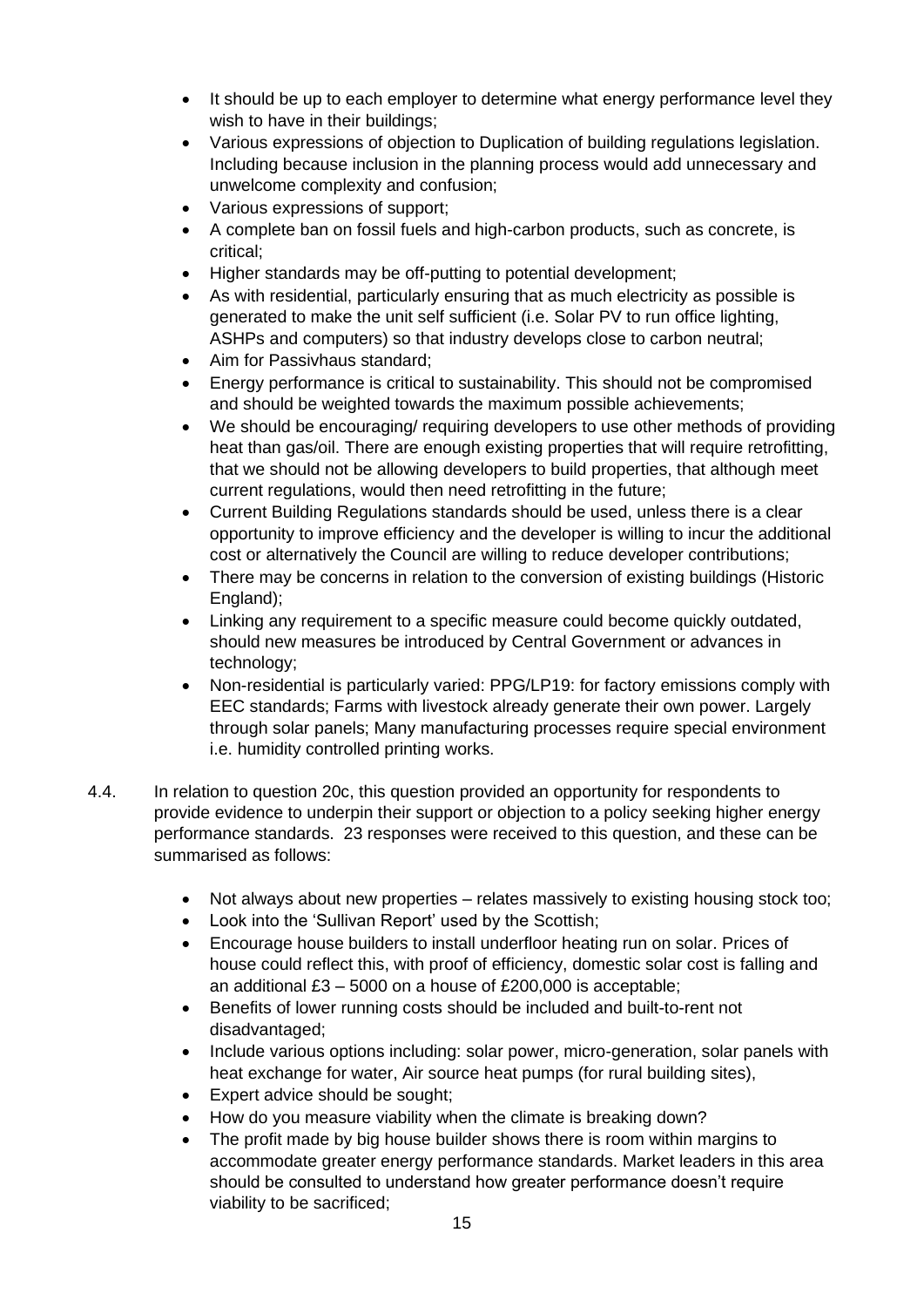- Other countries are showing that sustainable development can be not only viable, but actually cheaper to build;
- Long term benefits should be considered;
- Developer viability is a balance of numerous items;
- CSHL4 and ND EPC rating A is readily achieved at minimal life-cycle cost increase (i.e. initial costs may be higher, but running costs are lower);
- Concern over viability cannot be the criterion for the imposition of higher sustainability standards;
- Could higher energy performance standards be recognised in the Community Infrastructure Levy payment?
- Consult the Carbon Trust: Improved energy efficiency has to become the 'norm';
- Cutting carbon emissions has to be enforceable, however, this should not allow developers to cut their other contributions;
- Examples of manufacturing plants incorporating renewable energy technology include Coca-Cola at Wakefield;
- For non-residential development please note the substantive technical documentation that will be required with any planning application;
- Some developers have been building extremely energy efficient homes for a considerable time, and have managed to remain competitive;
- The introduction of higher energy performance standards could harm the ability to deliver viable economic growth. Such standards will remove the flexible approach in delivering sites to meet market conditions and potentially stifle inward investment within the District;
- The recognition of the effect on viability on deliverability of schemes is welcomed. Any revised policy should recognise such standards are subject to viability;
- It is important to understand and test the influence of all inputs on viability, through a whole plan viability assessment. The Local Plan should set out the contributions expected from development. Such requirements should not undermine the deliverability of the Plan. Viability testing is highly sensitive to changes in inputs, therefore the cumulative burden of infrastructure and other contributions should be set so most sites are deliverable without further viability negotiations;
- Do not know of any energy standard relating to manufacture and distribution of building components. Many also cannot be recycled and are only fit for hardcore.
- 4.5. These responses provided some useful sources of information used elsewhere to inform decisions on energy efficiency in building. Responses from the development industry repeated comments relating to harming viability and deliverability but no evidence was submitted to underpin these comments.

## <span id="page-15-0"></span>5. Regulation 18 Consultation

- 5.1. A Consultation Draft of the Local Plan was published for consultation between 30 June and 24 August 2021. During this eight week consultation comments were received on the plan, the policies within the plan, and supporting information and evidence.
- 5.2. Numerous comments were made in relation to the Reducing Energy Consumption in Non-Residential Development policy. Overall, the response was mixed. Details of the responses can be found in the *Central Lincolnshire Consultation Draft Local Plan: Report on Key Issues Raised (Jan 2022).* In summary: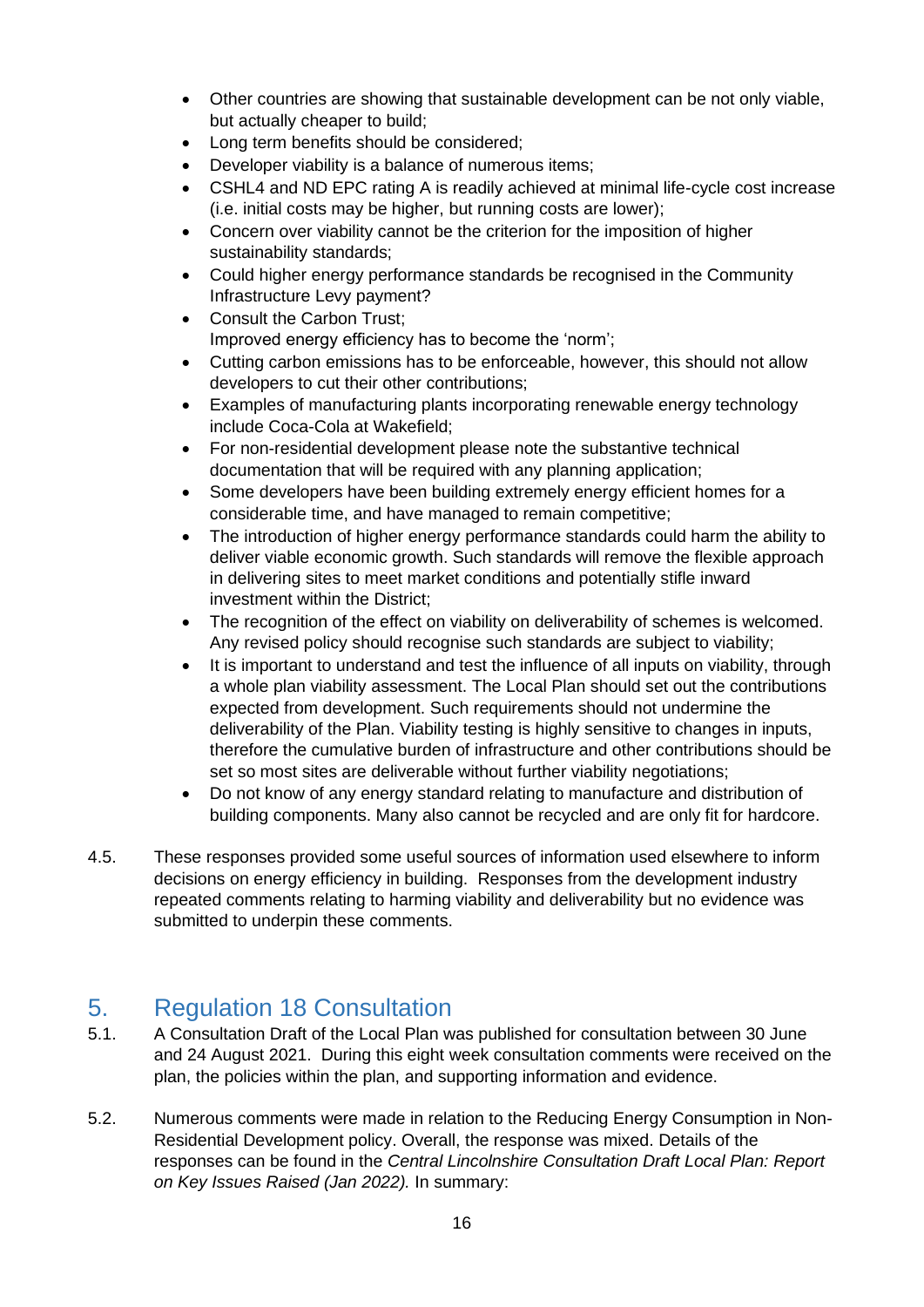#### **Responses in support**

- Support for policies that will deliver net zero Local Plan.
- Implementation of Future Home Standard may be delayed / Government approach too slow.

#### **Various concerns, queries and objections**

- Deliverability, viability, enforceability concerns.
- Cross over with building regulations.
- Evidence lacking focuses on technical feasibility and not practicality of sourcing materials and equipment. Potential for delay and uncertainty as a result.
- Unsound, not in conformity with NPPF.
- Policy needs flexibility.
- Queries in relation to 5 year monitoring of major applications: resource implications; how will speculative employment units be dealt with; will Section 106 be used to secure monitoring reports?
- Concern regarding exemption of projects which achieve BREEAM: deemed 'incredibly easy' for projects to obtain without having any measurable effect on climate change.
- Policy comparable to blanket ban on fossil fuels: not consistent with central government's agenda.
- Concern that policy could potentially stifle innovation and use of new technologies.
- Suggestion that policy is excessive in its application to all development and should instead apply only to new major development.

#### **Other suggestions/ comments**

- Template and guidance essential for implementation
- The methodology to predict a building's actual energy performance should be more tightly controlled and acceptable methods be defined (e.g., ASHRAE 90.1, CIBSE TM54, PHPP etc).
- 5.3. Several amendments have been made to the proposed policy following consideration of the comments received. The key changes are summarised below.

| <b>Amendment</b>                                                                                                                                                                         | <b>Reason for amendment</b>                                                                                                                                                                                                                                                                                                             |
|------------------------------------------------------------------------------------------------------------------------------------------------------------------------------------------|-----------------------------------------------------------------------------------------------------------------------------------------------------------------------------------------------------------------------------------------------------------------------------------------------------------------------------------------|
| Exception clause 1 has been<br>amended to remove the<br>reference to lack of financial<br>viability not being deemed a<br>technical or policy reason to<br>trigger the exception clause. | To account for the fact that some building uses will<br>require an abnormally high amount of energy, and it<br>may not be financially viable to provide the level of<br>renewables required to operate the building.                                                                                                                    |
| Criteria '1' deleted                                                                                                                                                                     | Reference to draft Future Buildings Standard<br>deleted in recognition of the fact that the timetable<br>for the publication of draft and final standards is<br>uncertain and it could be problematic to expect<br>developers to respond to draft standards that may<br>differ to the final standards that are eventually<br>published. |
| Criteria '2' deleted                                                                                                                                                                     | Incorporated into new policy- S6 Design Principles<br>for Efficient Buildings                                                                                                                                                                                                                                                           |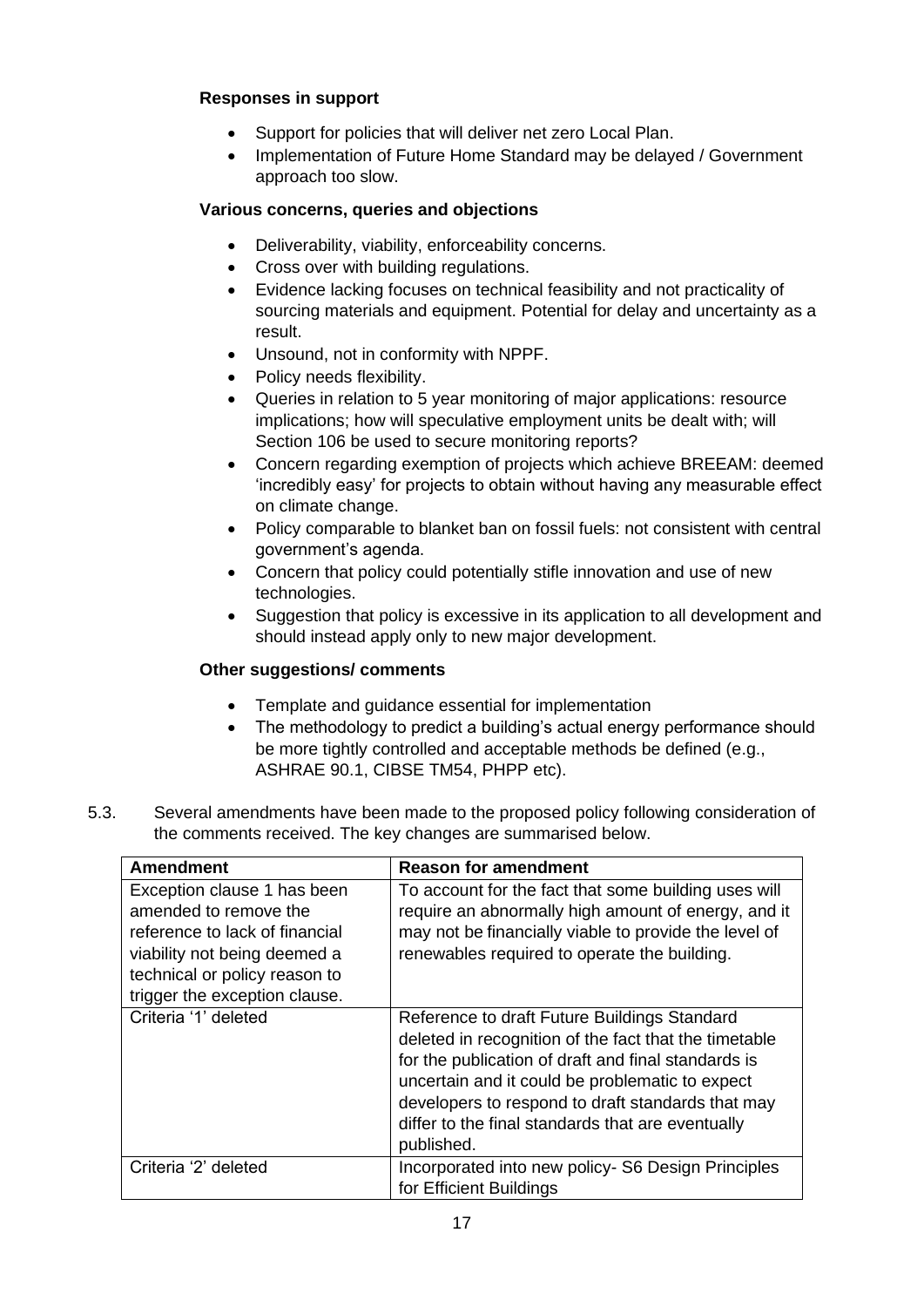| Former criteria '3' and '4'     | No amendment: policy requirements based on              |
|---------------------------------|---------------------------------------------------------|
| become criteria '1' and '2' and | viability evidence. National policy is clear that the   |
| have been retained largely as   | planning system should support the transition to a      |
| per the Regulation 18 Draft     | low carbon future in a changing climate.                |
| Requirement for monitoring,     | In recognition of the fact that this would be difficult |
| verification and reporting on   | to monitor and enforce.                                 |
| energy performance for major    |                                                         |
| proposals for 5 years from      |                                                         |
| completion removed.             |                                                         |
| Requirements in relation to     | To improve clarity and be less burdensome on            |
| Energy Statement amended.       | applicants/ developers.                                 |
| Template to support policy      | The Central Lincolnshire Authorities have               |
|                                 | committed to preparing a template that will assist      |
|                                 | the delivery of policies S6, S7 and S8. This will not   |
|                                 | form part of the Local Plan itself as its development   |
|                                 |                                                         |
|                                 | does not fit with the Local Plan timetable and we do    |
|                                 | not want to cause delay to the progression of the       |
|                                 | Local Plan. It will instead be developed and            |
|                                 | released as shortly as possible after the adoption of   |
|                                 | the Local Plan.                                         |
|                                 |                                                         |

5.4. Some matters raised have not resulted in amendments. The reasons for this are summarised below.

| <b>Suggestions not actioned</b>       | <b>Reason amendment not actioned</b>                   |
|---------------------------------------|--------------------------------------------------------|
| <b>Exception clauses retained</b>     | To provide sufficient flexibility on various grounds   |
| largely as per the Regulation 18      | to ensure the policy (and Local Plan as a whole) is    |
| Draft, but exception clause 1         | realistic, achievable and deliverable, in line with    |
| amended to remove reference to        | national policy.                                       |
| lack of financial viability not being |                                                        |
| deemed a technical/policy reason      |                                                        |
| to trigger the exception clause.      |                                                        |
| Examples/recommended                  | Different methodologies may emerge over the            |
| methodologies for calculating         | lifetime of the Local Plan.                            |
| building performance have not         | The Central Lincolnshire Authorities may issue         |
| been added                            | further guidance on relation to this policy, including |
|                                       | recommended methodology/ methodologies.                |
| Reference to BREEAM retained          | BREEAM is well established and recognised: use         |
|                                       | of Clause 2 may be beneficial to small and medium      |
|                                       | sized builders in particular. The inclusion of this    |
|                                       | Clause is to assist and speed up the development       |
|                                       | of proposals, and the decision-making process.         |
| Concerns that innovation and use      | The Central Lincolnshire Authorities see no reason     |
| of new technologies could be          | (and have not been provided with any evidence) as      |
| stifled                               | to why the policy would stifle innovation and use of   |
|                                       | new technologies.                                      |
| Policy should only apply to major     | Cumulatively, and individually, minor applications     |
| applications                          | can make significant contributions to carbon           |
|                                       | emissions.                                             |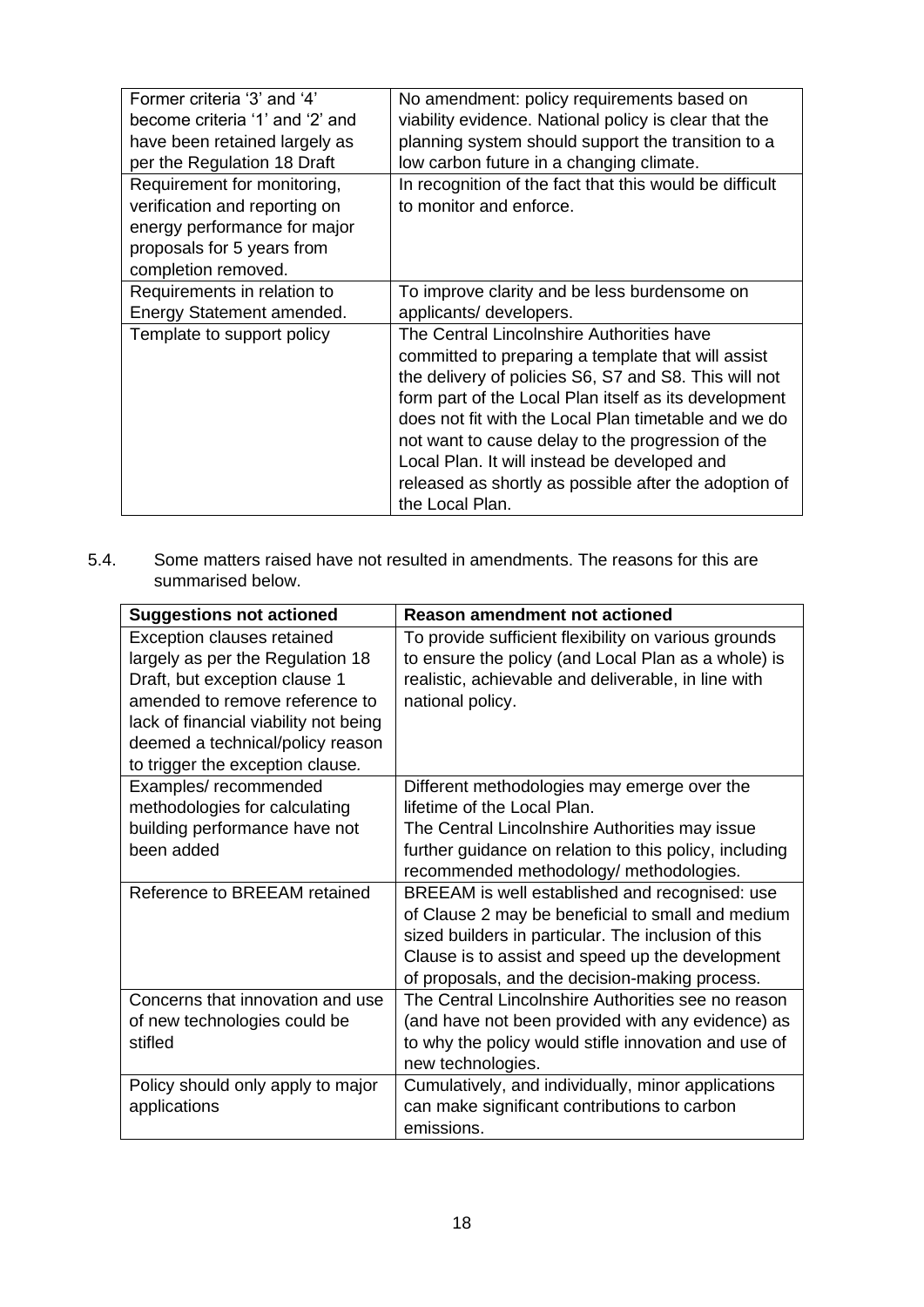## <span id="page-18-0"></span>6. Proposed Approach in Proposed Submission Local Plan

- 6.1. The proposed policy approach, as taken forward in the Local Plan, is a policy requiring all non-residential development (except that meeting an exception clause) to provide an Energy Statement confirming all units achieve certain energy standards. Specifically:
	- Generate the same amount of renewable electricity on-site to meet demand across the year;
	- A target of a space heating demand of 15-20 kWh/m<sup>2</sup>/yr and a total energy demand of 70 kWh/m²/yr; and
	- No unit to have a total energy demand in excess of 90 kWh/m2/yr
- 6.2. As set out in the Local Plan, by the point of adopting the Local Plan, or shortly after, the Central Lincolnshire authorities will publish a series of guidance notes and templates so that the policy requirements can be demonstrated efficiently, effectively and consistently.
- 6.3. Achievement of the above will be demonstrated through the submission of an Energy Statement, as required by the policy.
- 6.4. The policy also proposes some occasions where full adherence to the policy requirements may not be required. These 'exceptional basis clauses' include where technical or other constraints to meeting the standards exist, where delivery of the requirements would either be impossible to achieve or would have other unwanted impacts (such as impacts on a heritage asset, where a site is overshadowed, or where MOD operations would be impacted for example).
- 6.5. The policy also proposes a clause for instances where an accredited certification scheme is used.
- 6.6. This policy approach ensures that new buildings being built do not add to the number of under-performing buildings that will require retro-fitting if the Paris Agreement is to be met. However, it also provides flexibility for occasions where local, site-specific constraints mean that strict adherence of the policy is not achievable, and so provides alternative measures to ensure that the new buildings being built still contribute to delivering a net zero carbon Central Lincolnshire.
- 6.7. Whilst it is clear from the Whole Plan Viability Assessment that viability is challenging in some areas, in much of Central Lincolnshire there is adequate capacity for energy efficiency standards to be required as well as other policy requirements when using industry standard inputs and calculations of viability.

## <span id="page-18-1"></span>7. Reasonable Alternative Options

- 7.1. At the previous Regulation 18 Draft stage, three policy options were considered:
	- Option 1: A policy requiring all non-residential development to provide an Energy Statement confirming all units achieve certain energy standards, or that the proposal meets one of 2 exception clauses. Policy sets additional requirements for major developments, including annual monitoring for 5 years post occupation, and requirements in instances where the completed development is under performing.
	- Option 2: A policy setting optional standards relating to energy consumption.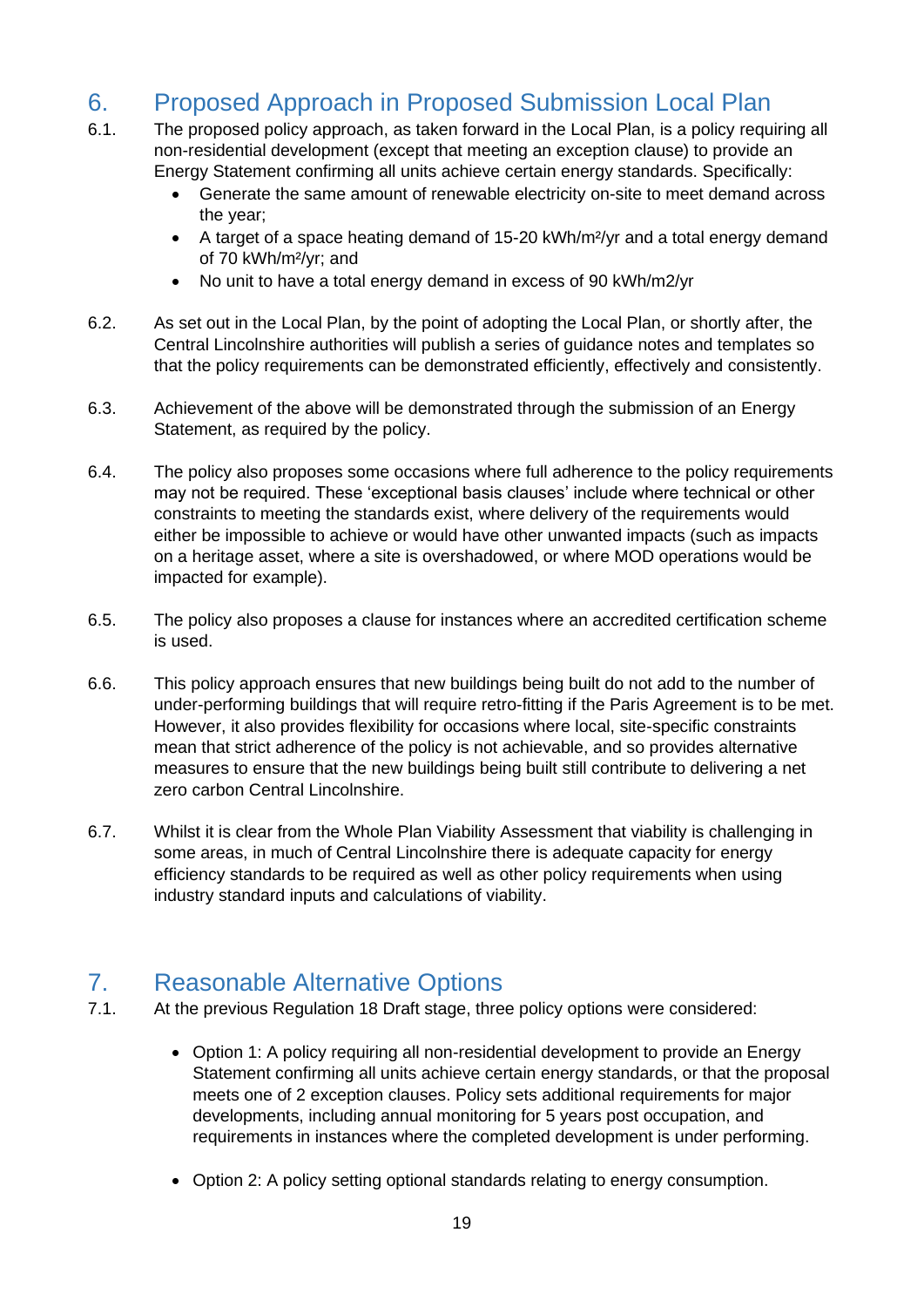- Option 3: No local policy, rely on national policy and guidance as set out in the NPPF and NPPG.
- 7.2. Option 1- the policy approach taken forward in the Draft Local Plan- was preferable over the other two alternatives because it offers more certainty that building will be built to higher environmental standards. While there are some exception clauses, these clauses are relatively stringent, and should ensure that proposals meet the policy requirements other than in exceptional circumstances. While options 2 and 3 may result in positive impacts, this is uncertain given the onus would be on the applicant / developer. The lack of specific policy requirement would mean that the impact of both of these options is likely to result in far fewer numbers of buildings being built to higher standards, and that the standards achieved may not be as high as those required by policy option 1.
- 7.3. Following consideration of the comments received during the Regulation 18 consultation, another policy option was introduced, and considered- Option 4. This option has been appraised, alongside the previous 3 policy options considered- as part of the Sustainability Appraisal process. Following sustainability appraisal, it is this option (as detailed in section 6 of this report) that is included in the Proposed Submission Local Plan.
- 7.4. The outcome of the sustainability appraisal saw policy option 4 score the same as policy option 1, which was the preferred policy option taken forward in the regulation 18 Draft Local Plan.
- 7.5. The preferred policy (option 4) and policy option 1 are both likely to have notably more positive sustainability outcomes in relation to several of the SA Objectives compared to options 2 and 3, both of which perform the same. Minor positive effects are expected in relation to SA7 Natural Resources – Water. Mixed minor positive major positive effects are predicted against SA8 Pollution, SA11 Climate Change Effects and Energy and SA12 Climate Change Adaptation and Flood Risk. Policy options 1 and 4 are predicted to have major positive effects in relation to SA6 Built and Historic Environment.
- 7.6. Options 1 and 4 both require achievement of certain standards and offer more certainty that buildings will be built to higher environmental standards. While there are some exception clauses, these clauses are relatively stringent, and should ensure that proposals meet the policy requirements other than in exceptional circumstances.
- 7.7. While options 2 and 3 may result in positive impacts, this is uncertain given the onus would be on the applicant / developer. The lack of specific policy requirement would mean that the impact of both of these options is likely to result in far fewer numbers of buildings being built to higher standards, and that the standards achieved may not be as high as those required by policy options 1 or 4.
- 7.8. While both policy options 1 and 4 score the same, option 4 has been selected as the preferred option to take forward because:
	- The requirement for monitoring, verification and reporting on energy performance for major proposals for 5 years from completion (option 1) would be difficult to monitor and enforce.
	- The requirements in relation to the Energy Statement in option 4 provide improved clarity and will be less burdensome on applicants/ developers.